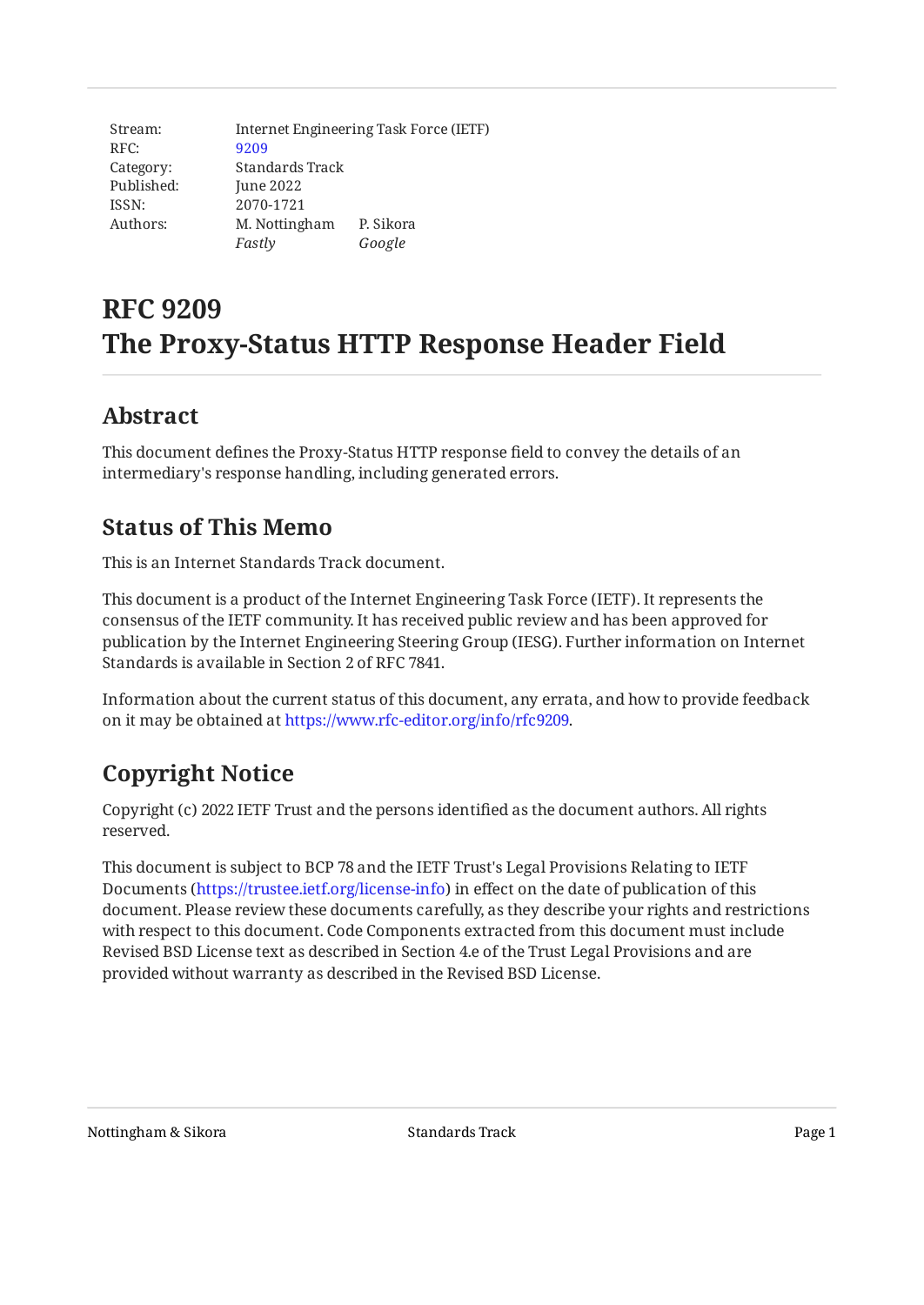## <span id="page-1-0"></span>**[Table of Contents](#page-1-0)**

- [1](#page-2-0). [Introduction](#page-2-0)
	- [1.1.](#page-3-0) [Notational Conventions](#page-3-0)
- [2](#page-3-1). [The Proxy-Status HTTP Field](#page-3-1)
	- [2.1.](#page-5-0) [Proxy-Status Parameters](#page-5-0)
		- [2.1.1](#page-5-1). [error](#page-5-1)
		- [2.1.2](#page-6-0). [next-hop](#page-6-0)
		- [2.1.3](#page-6-1). [next-protocol](#page-6-1)
		- [2.1.4](#page-7-0). [received-status](#page-7-0)
		- [2.1.5](#page-7-1). [details](#page-7-1)
	- [2.2.](#page-7-2) Defi[ning New Proxy-Status Parameters](#page-7-2)
	- [2.3.](#page-8-0) [Proxy Error Types](#page-8-0)
		- [2.3.1](#page-8-1). [DNS Timeout](#page-8-1)
		- [2.3.2](#page-8-2). [DNS Error](#page-8-2)
		- [2.3.3](#page-9-0). [Destination Not Found](#page-9-0)
		- [2.3.4](#page-9-1). [Destination Unavailable](#page-9-1)
		- [2.3.5](#page-9-2). [Destination IP Prohibited](#page-9-2)
		- [2.3.6](#page-9-3). [Destination IP Unroutable](#page-9-3)
		- [2.3.7](#page-10-0). [Connection Refused](#page-10-0)
		- [2.3.8](#page-10-1). [Connection Terminated](#page-10-1)
		- [2.3.9](#page-10-2). [Connection Timeout](#page-10-2)
		- [2.3.10.](#page-11-0) [Connection Read Timeout](#page-11-0)
		- [2.3.11.](#page-11-1) [Connection Write Timeout](#page-11-1)
		- [2.3.12.](#page-11-2) [Connection Limit Reached](#page-11-2)
		- [2.3.13.](#page-11-3) [TLS Protocol Error](#page-11-3)
		- [2.3.14.](#page-12-0) TLS Certifi[cate Error](#page-12-0)
		- [2.3.15.](#page-12-1) [TLS Alert Received](#page-12-1)
		- [2.3.16.](#page-12-2) [HTTP Request Error](#page-12-2)
		- [2.3.17.](#page-13-0) [HTTP Request Denied](#page-13-0)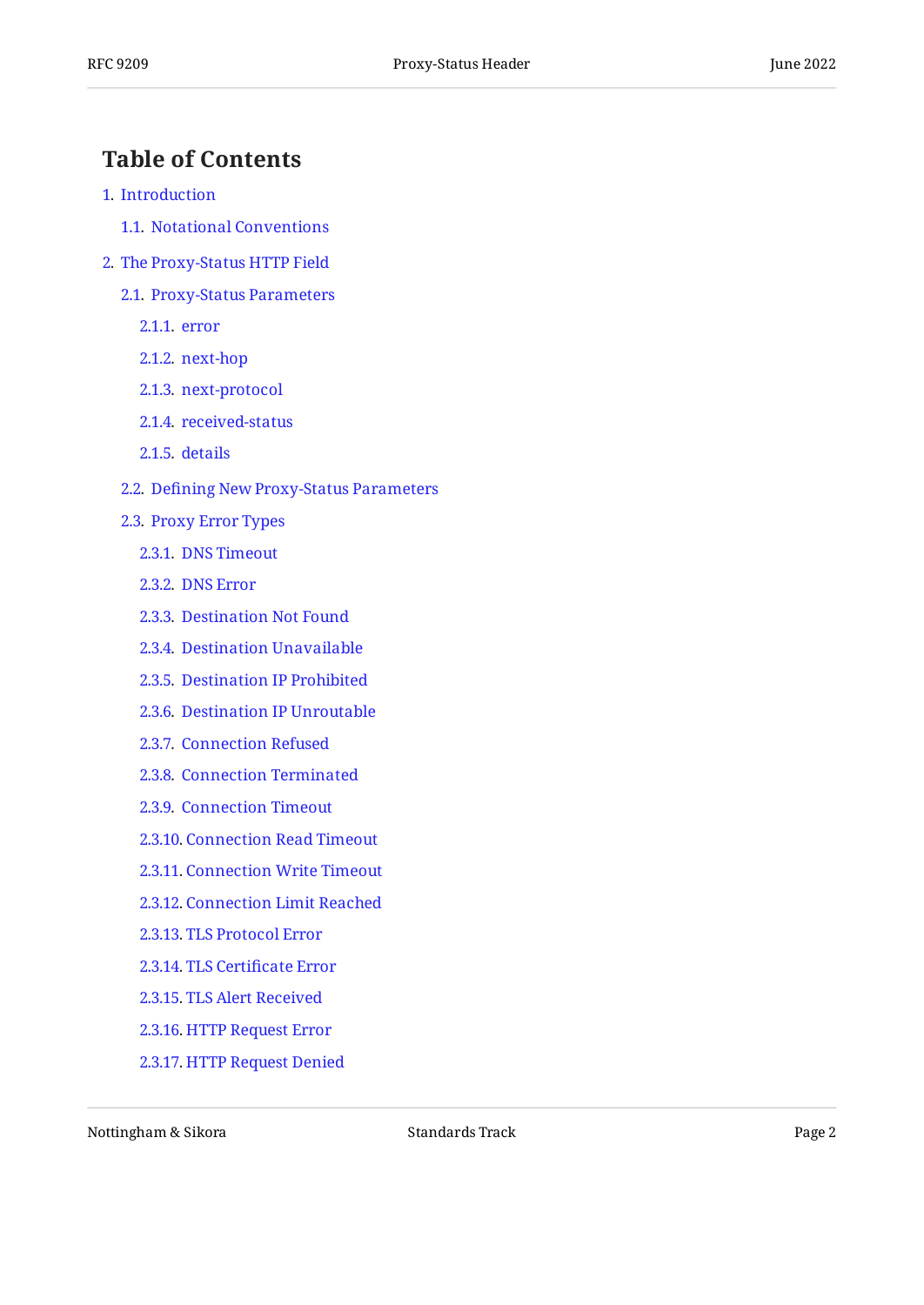- [2.3.18.](#page-13-1) [HTTP Incomplete Response](#page-13-1)
- [2.3.19.](#page-13-2) [HTTP Response Header Section Too Large](#page-13-2)
- [2.3.20.](#page-14-0) [HTTP Response Header Field Line Too Large](#page-14-0)
- [2.3.21.](#page-14-1) [HTTP Response Body Too Large](#page-14-1)
- [2.3.22.](#page-14-2) [HTTP Response Trailer Section Too Large](#page-14-2)
- [2.3.23.](#page-15-0) [HTTP Response Trailer Field Line Too Large](#page-15-0)
- [2.3.24.](#page-15-1) [HTTP Response Transfer-Coding Error](#page-15-1)
- [2.3.25.](#page-15-2) [HTTP Response Content-Coding Error](#page-15-2)
- [2.3.26.](#page-16-0) [HTTP Response Timeout](#page-16-0)
- [2.3.27.](#page-16-1) [HTTP Upgrade Failed](#page-16-1)
- [2.3.28.](#page-16-2) [HTTP Protocol Error](#page-16-2)
- [2.3.29.](#page-17-0) [Proxy Internal Response](#page-17-0)
- [2.3.30.](#page-17-1) [Proxy Internal Error](#page-17-1)
- [2.3.31.](#page-17-2) Proxy Confi[guration Error](#page-17-2)
- [2.3.32.](#page-17-3) [Proxy Loop Detected](#page-17-3)
- [2.4.](#page-18-0) Defi[ning New Proxy Error Types](#page-18-0)
- [3](#page-19-0). [IANA Considerations](#page-19-0)
- [4](#page-19-1). [Security Considerations](#page-19-1)
- [5](#page-19-2). [References](#page-19-2)
	- [5.1.](#page-19-3) [Normative References](#page-19-3)
	- [5.2.](#page-20-0) [Informative References](#page-20-0)

[Authors' Addresses](#page-20-1)

# <span id="page-2-0"></span>**[1. Introduction](#page-2-0)**

HTTPintermediaries (see Section 3.7 of [HTTP]) -- including both forward proxies and gateways (also known as "reverse proxies") -- have become an increasingly significant part of HTTP deployments. In particular, reverse proxies and content delivery networks (CDNs) form part of the critical infrastructure of many websites.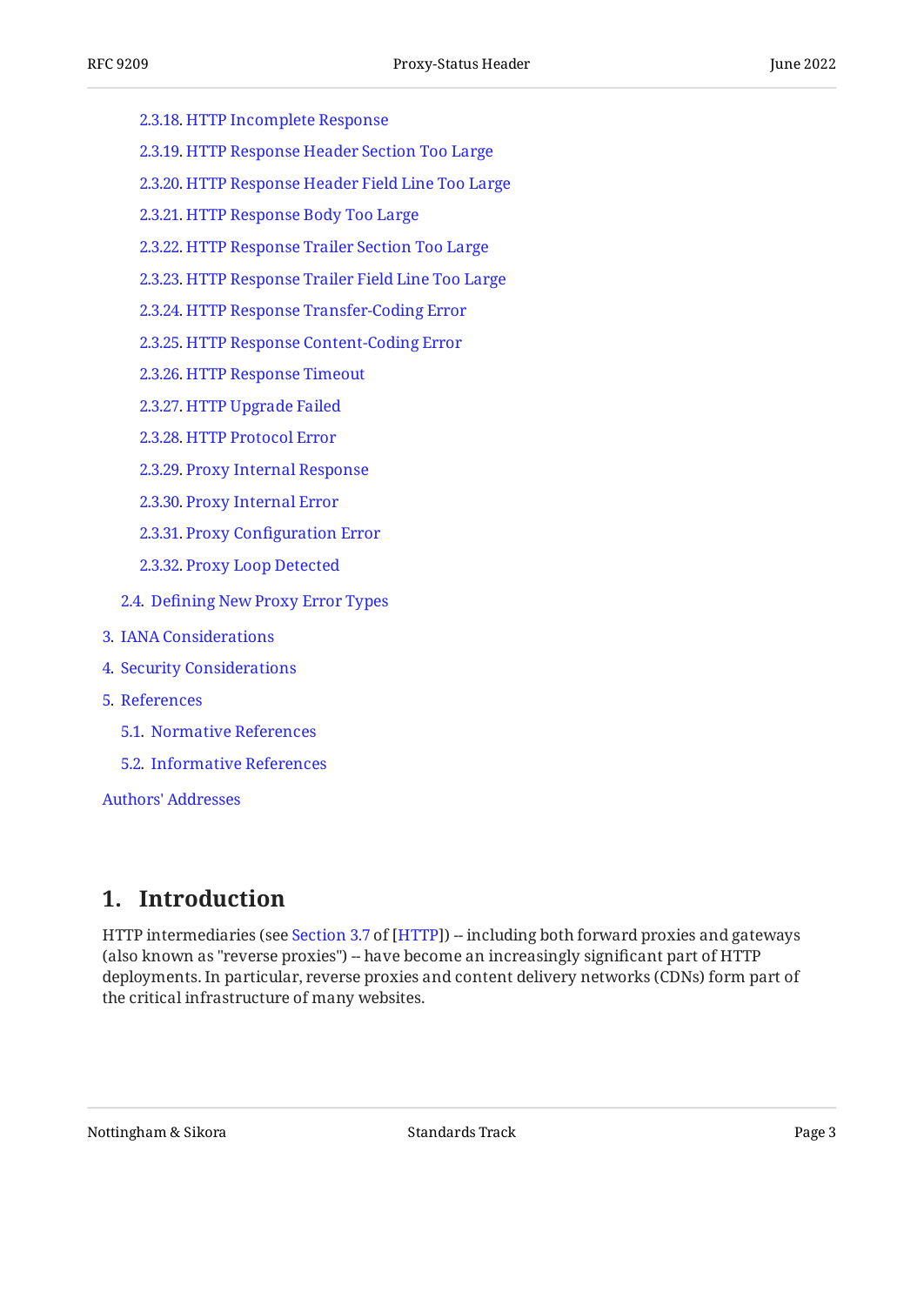Typically, HTTP intermediaries forward requests towards the origin server (inbound) and then forward their responses back to clients (outbound). However, if an error occurs before a response is obtained from an inbound server, the response is often generated by the intermediary itself.

HTTP accommodates these types of errors with a few status codes -- for example, 502 (Bad Gateway) and 504 (Gateway Timeout). However, experience has shown that more information is necessary to aid debugging and communicate what's happened to the client. Additionally, intermediaries sometimes want to convey additional information about their handling of a response, even if they did not generate it.

To enable these uses, [Section 2](#page-3-1) defines a new HTTP response field to allow intermediaries to convey details of their handling of a response. [Section 2.1](#page-5-0) enumerates the information that can be added to the field by intermediaries, which can be extended per [Section 2.2.](#page-7-2) [Section 2.3](#page-8-0) defines a set of error types for use when a proxy encounters an issue when obtaining a response for the request; these can likewise be extended per [Section 2.4](#page-18-0).

### <span id="page-3-0"></span>**[1.1. Notational Conventions](#page-3-0)**

The key words "MUST", "MUST NOT", "REQUIRED", "SHALL", "SHALL NOT", "SHOULD", "SHOULD NOT", "**RECOMMENDED", "NOT RECOMMENDED", "MAY",** and "OPTIONAL" in this document are to be interpreted as described in BCP 14 [RFC2119] [RFC8174] when, and only when, they appear in all capitals, as shown here.

Thisdocument uses the following terminology from Section 3 of [STRUCTURED-FIELDS] to specify syntax and parsing: List, String, Token, Integer, and Byte Sequence.

Note that in this specification, "proxy" is used to indicate both forward and reverse proxies, otherwise known as gateways. "Next hop" indicates the connection in the direction leading to the origin server for the request.

# <span id="page-3-1"></span>**[2. The Proxy-Status HTTP Field](#page-3-1)**

The Proxy-Status HTTP response field allows an intermediary to convey additional information about its handling of a response and its associated request.

Itsvalue is a List (see Section 3.1 of [STRUCTURED-FIELDS]). Each member of the List represents an intermediary that has handled the response. The first member represents the intermediary closest to the origin server, and the last member represents the intermediary closest to the user agent.

For example:

```
Proxy-Status: revproxy1.example.net, ExampleCDN
```
indicates that this response was handled first by revproxy1.example.net (a reverse proxy adjacent to the origin server) and then ExampleCDN.

Nottingham & Sikora Nottingham & Sikora Standards Track Page 4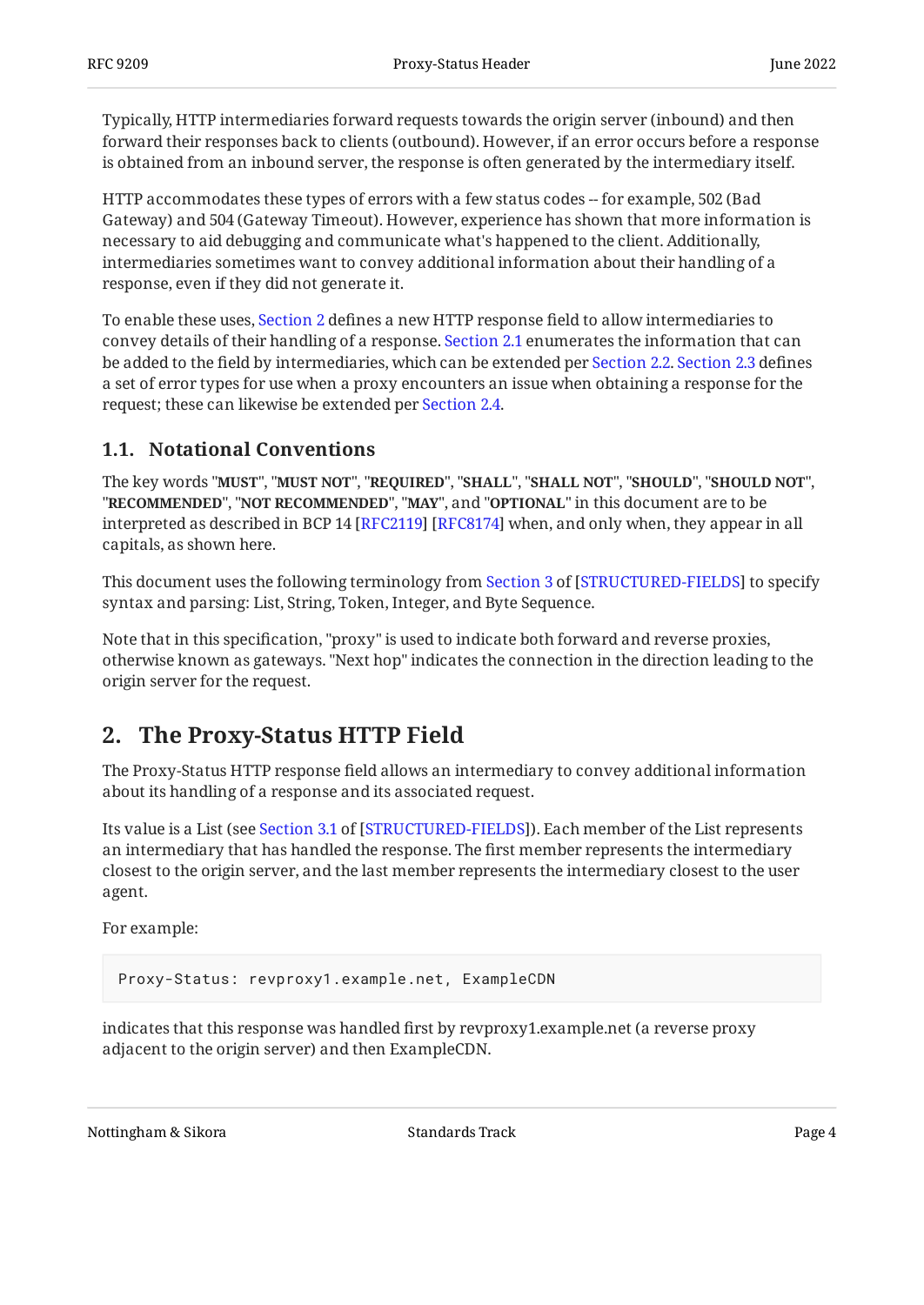Intermediaries determine when it is appropriate to add the Proxy-Status field to a response. Some might decide to append it to all responses, whereas others might only do so when specifically configured to or when the request contains a header field that activates a debugging mode.

Each member of the List identifies the intermediary that inserted the value and **MUST** have a type of either String or Token. Depending on the deployment, this might be a service name (but not a software or hardware product name; e.g., "ExampleCDN" is appropriate, but "ExampleProxy" is not because it doesn't identify the deployment), a hostname ("proxy-3.example.com"), an IP address, or a generated string.

Parametersof each member (per Section 3.1.2 of [STRUCTURED-FIELDS]) convey additional information about that intermediary's handling of the response and its associated request; see [Section 2.1](#page-5-0). While all of these parameters are **OPTIONAL**, intermediaries are encouraged to provide as much information as possible (but see [Section 4](#page-19-1) for security considerations in doing so).

When adding a value to the Proxy-Status field, intermediaries **SHOULD** preserve the existing members of the field to allow debugging of the entire chain of intermediaries handling the request unless explicitly configured to remove them (e.g., to prevent internal network details from leaking; see [Section 4\)](#page-19-1).

Origin servers MUST NOT generate the Proxy-Status field.

Proxy-Status **MAY** be sent as an HTTP trailer field. For example, if an intermediary is streaming a response and the inbound connection suddenly terminates, Proxy-Status can only be appended to the trailer section of the outbound message since the header section has already been sent. However, because it might be silently discarded along the path to the user agent (as is the case for alltrailer fields; see Section 6.5 of [HTTP]), Proxy-Status **SHOULD NOT** be sent as a trailer field unless it is not possible to send it in the header section.

To allow recipients to reconstruct the relative ordering of Proxy-Status members conveyed in trailer fields with those conveyed in header fields, an intermediary **MUST NOT** send Proxy-Status as a trailer field unless it has also generated a Proxy-Status header field with the same member (although potentially different parameters) in that message.

For example, a proxy identified as 'ThisProxy' that receives a response bearing a header field:

Proxy-Status: SomeOtherProxy

would add its own entry to the header field:

Proxy-Status: SomeOtherProxy, ThisProxy

thus allowing it to append a trailer field: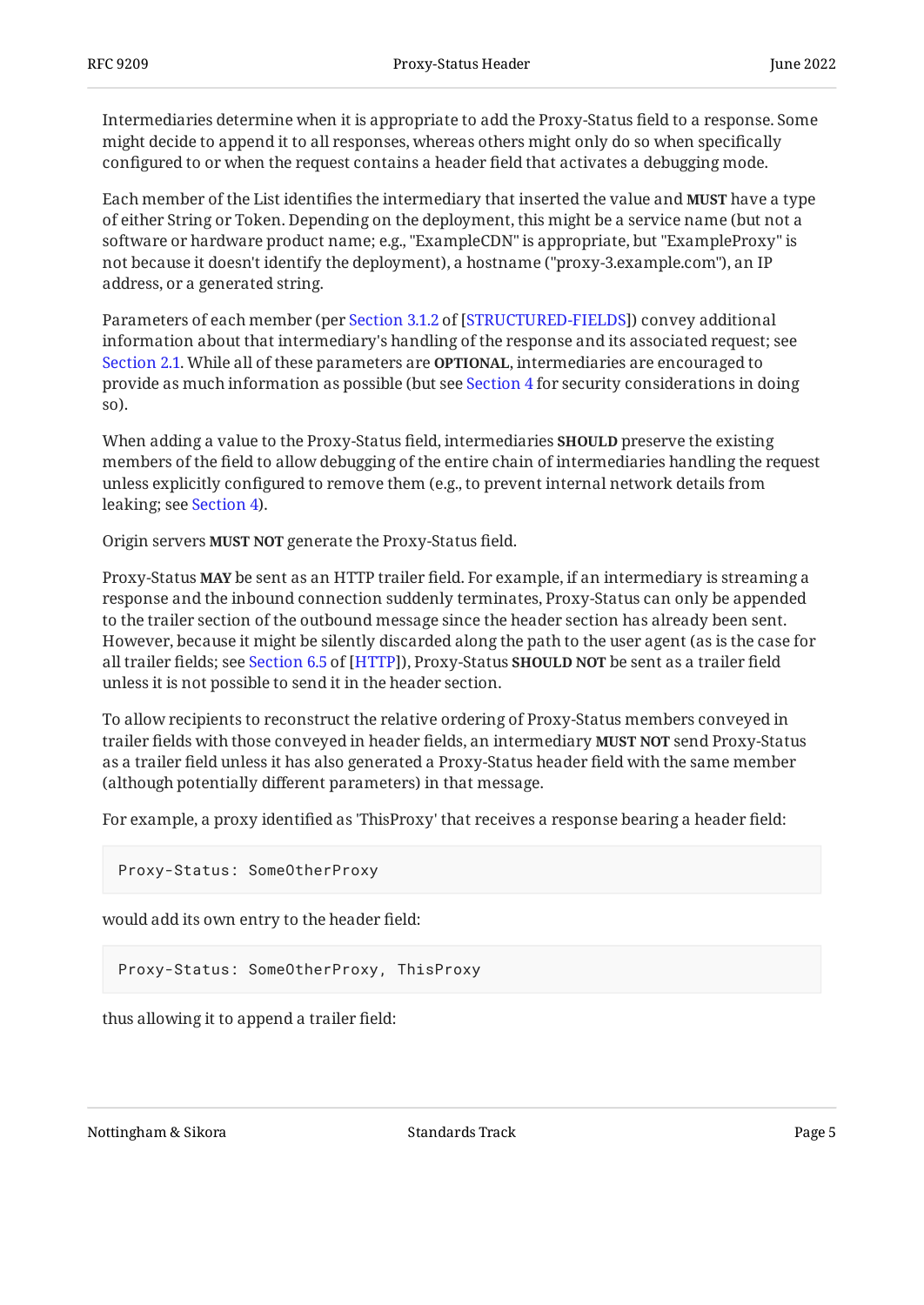Proxy-Status: ThisProxy; error=read\_timeout

which would thereby allow a downstream recipient to understand that processing by 'SomeOtherProxy' occurred before 'ThisProxy'.

A client **MAY** promote the Proxy-Status trailer field into a header field by following these steps:

- 1. For each member trailer\_member of the Proxy-Status trailer field value:
	- Let header\_member be the first (leftmost) value of the Proxy-Status header field value, 1. comparing the String or Token character by character without consideration of parameters.
	- 2. If no matching header\_member is found, continue processing the next trailer\_member.
	- 3. Replace header\_member with trailer\_member in its entirety, including any parameters.
- <span id="page-5-0"></span>2. Remove the Proxy-Status trailer field if empty.

### **[2.1. Proxy-Status Parameters](#page-5-0)**

This section lists parameters that can be used on the members of the Proxy-Status field. Unrecognised parameters **MUST** be ignored.

#### <span id="page-5-1"></span>**[2.1.1. error](#page-5-1)**

The error parameter's value is a Token that is a proxy error type. When present, it indicates that the intermediary encountered an issue when obtaining this response.

The presence of some proxy error types indicates that the response was generated by the intermediary itself, rather than being forwarded from the origin server. This is the case when, for example, the origin server can't be contacted, so the proxy has to create its own response.

Other proxy error types can be added to (potentially partial) responses that were generated by the origin server or some other inbound server. For example, if the forward connection abruptly closes, an intermediary might add Proxy-Status with an appropriate error as a trailer field.

Proxy error types that are registered with a 'Response only generated by intermediaries' value of 'true' indicate that they can only occur in responses generated by the intermediary. If the value is 'false', the response might be generated by the intermediary or an inbound server.

[Section 2.3](#page-8-0) lists the proxy error types defined in this document; new ones can be defined using the procedure outlined in [Section 2.4](#page-18-0).

For example:

```
HTTP/1.1 504 Gateway Timeout
Proxy-Status: ExampleCDN; error=connection_timeout
```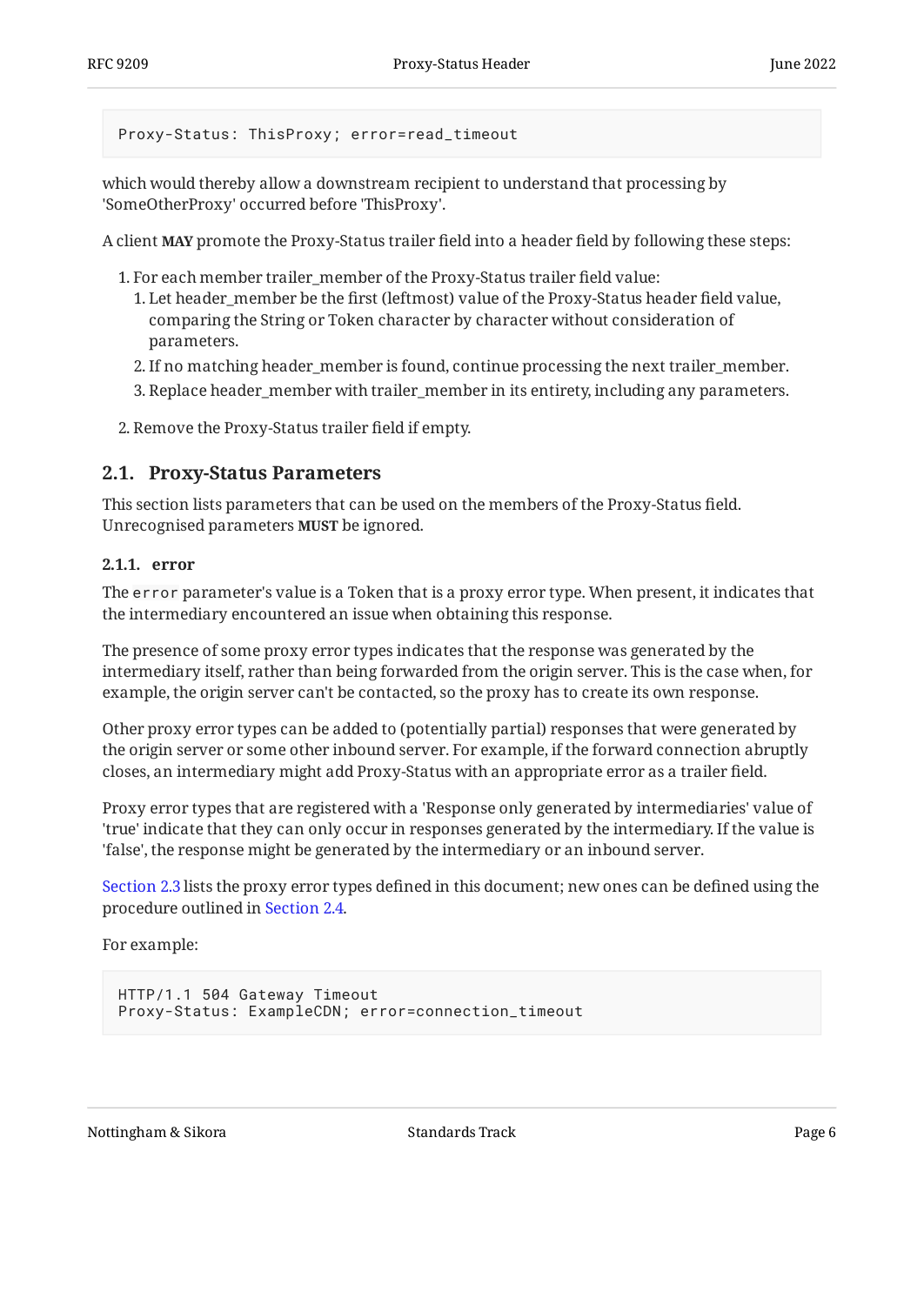indicates that this 504 response was generated by ExampleCDN due to a connection timeout when going forward.

Or:

```
HTTP/1.1 429 Too Many Requests
Proxy-Status: r34.example.net; error=http_request_error, ExampleCDN
```
indicates that this 429 (Too Many Requests) response was generated by r34.example.net, not the CDN or the origin.

When sending the error parameter, the most specific proxy error type **SHOULD** be sent, provided that it accurately represents the error condition. If an appropriate proxy error type is not defined, there are a number of generic error types (e.g., proxy\_internal\_error, http\_protocol\_error) that can be used. If they are not suitable, consider registering a new proxy error type (see [Section 2.4](#page-18-0)).

Each proxy error type has a recommended HTTP status code. When generating an HTTP response containing the error, its HTTP status code **SHOULD** be set to the recommended HTTP status code. However, there may be circumstances (e.g., for backwards compatibility with previous behaviours, a status code has already been sent) when another status code might be used.

Proxy error types can also define any number of extra parameters for use with that type. Their use, like all parameters, is optional. As a result, if an extra parameter is used with a proxy error type for which it is not defined, it will be ignored.

#### <span id="page-6-0"></span>**[2.1.2. next-hop](#page-6-0)**

The next-hop parameter's value is a String or Token that identifies the intermediary or origin server selected (and used, if contacted) to obtain this response. It might be a hostname, IP address, or alias.

For example:

Proxy-Status: cdn.example.org; next-hop=backend.example.org:8001

<span id="page-6-1"></span>indicates that cdn.example.org used backend.example.org:8001 as the next hop for this request.

#### **[2.1.3. next-protocol](#page-6-1)**

The next-protocol parameter's value indicates the Application-Layer Protocol Negotiation (ALPN) protocol identifier [RFC7301] of the protocol used by the intermediary to connect to the next hop when obtaining this response.

The value **MUST** be either a Token or Byte Sequence representing a TLS ALPN Protocol ID (see ). If the protocol [<https://www.iana.org/assignments/tls-extensiontype-values#alpn-protocol-ids](https://www.iana.org/assignments/tls-extensiontype-values#alpn-protocol-ids)> identifier is able to be expressed as a Token using ASCII encoding, that form **MUST** be used.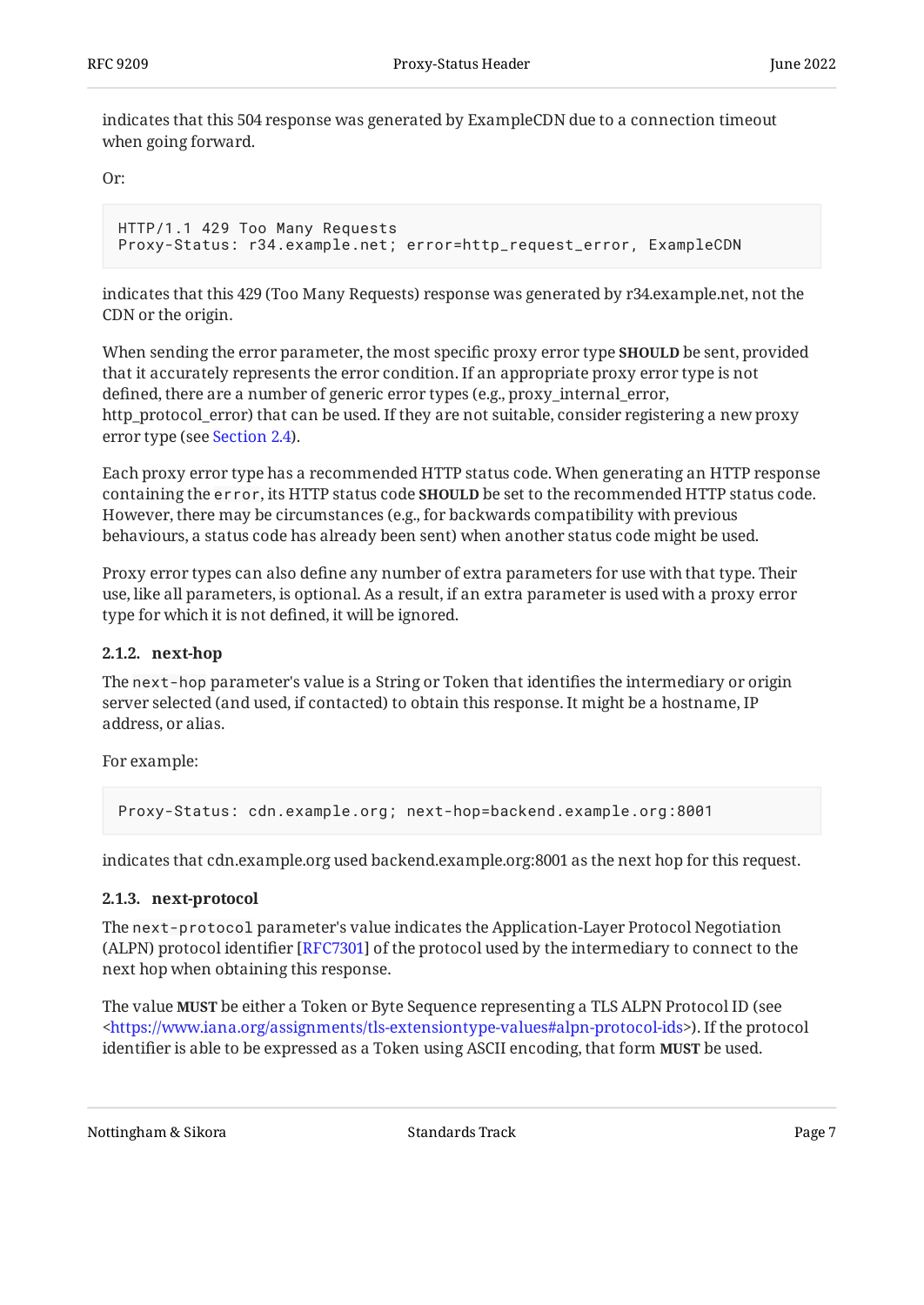For example:

Proxy-Status: "proxy.example.org"; next-protocol=h2

Note that the ALPN identifier is being used here to identify the protocol in use; it may or may not have been actually used in the protocol negotiation.

#### <span id="page-7-0"></span>**[2.1.4. received-status](#page-7-0)**

The received-status parameter's value indicates the HTTP status code that the intermediary received from the next-hop server when obtaining this response.

The value **MUST** be an Integer.

For example:

Proxy-Status: ExampleCDN; received-status=200

#### <span id="page-7-1"></span>**[2.1.5. details](#page-7-1)**

The details parameter's value is a String containing additional information not captured anywhere else. This can include implementation-specific or deployment-specific information.

For example:

```
Proxy-Status: proxy.example.net; error="http_protocol_error";
               details="Malformed response header: space before colon"
```
### <span id="page-7-2"></span>**[2.2. D](#page-7-2)efi[ning New Proxy-Status Parameters](#page-7-2)**

New Proxy-Status parameters can be defined by registering them in the "HTTP Proxy-Status Parameters" registry.

Registration requests are reviewed and approved by Expert Review, per [\[RFC8126\]](#page-20-7), [Section 4.5](https://www.rfc-editor.org/rfc/rfc8126#section-4.5). A specification document is appreciated but not required.

The expert(s) should consider the following factors when evaluating requests:

- Community feedback •
- $\bullet$  If the value is sufficiently well defined
- $\bullet$  Generic parameters are preferred over vendor-specific, application-specific, or deploymentspecific values. If a generic value cannot be agreed upon in the community, the parameter's name should be correspondingly specific (e.g., with a prefix that identifies the vendor, application, or deployment).
- $\bullet$  Parameter names should not conflict with registered extra parameters in the "HTTP Proxy Error Types" registry.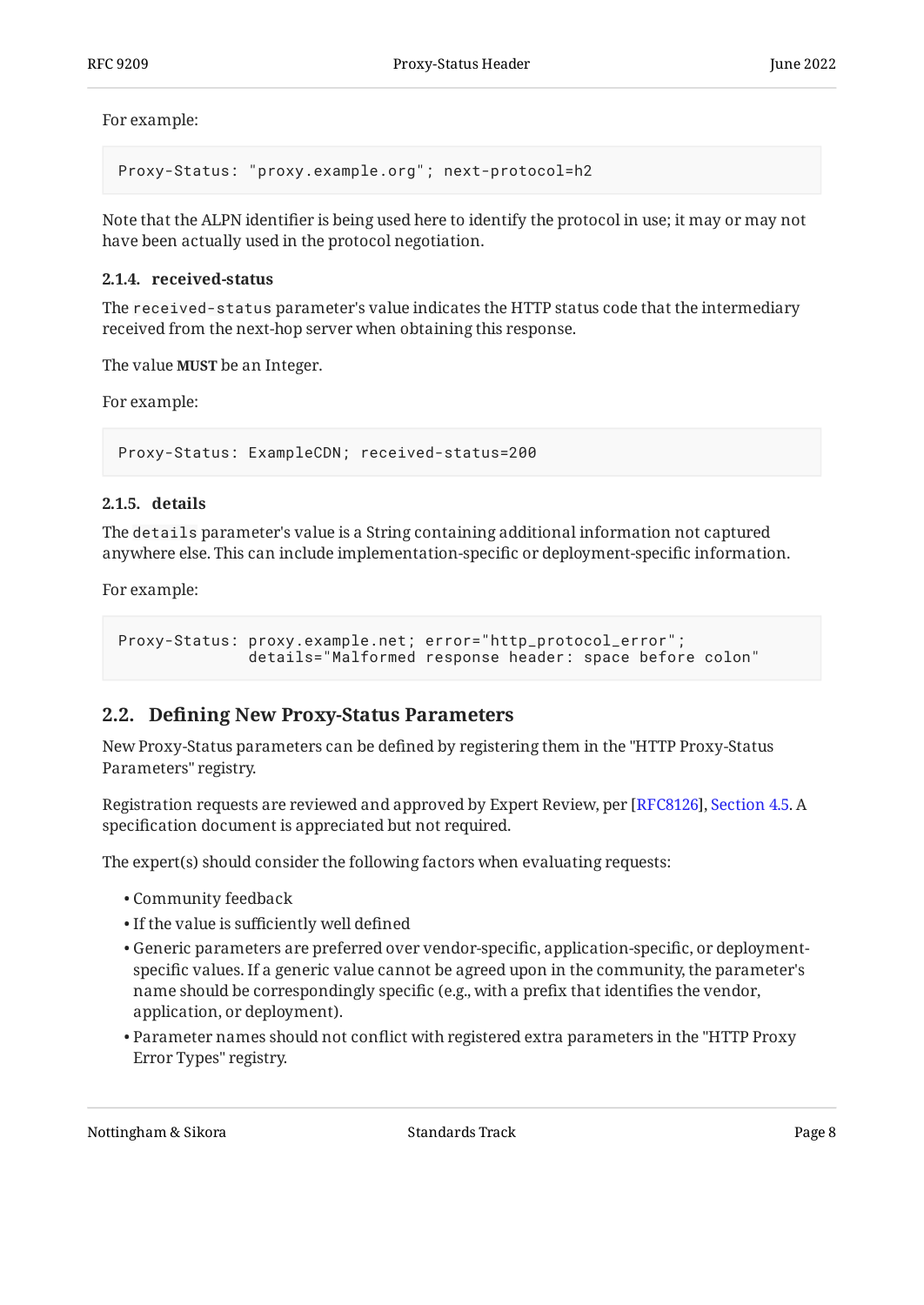Registration requests should use the following template:

Name: [a name for the Proxy-Status parameter that matches key]

Description: [a description of the parameter semantics and value]

Reference: [to a specification defining this parameter; optional]

See the registry at <https://www.iana.org/assignments/http-proxy-status> for details on where to send registration requests.

### <span id="page-8-0"></span>**[2.3. Proxy Error Types](#page-8-0)**

This section lists the proxy error types defined by this document. See [Section 2.4](#page-18-0) for information about defining new proxy error types.

Note that implementations might not produce all proxy error types. The set of types below is designed to map to existing states in implementations and therefore may not be applicable to some.

#### <span id="page-8-1"></span>**[2.3.1. DNS Timeout](#page-8-1)**

Name: dns\_timeout

Description: The intermediary encountered a timeout when trying to find an IP address for the next-hop hostname.

Extra Parameters: None

Recommended HTTP Status Code: 504

Response Only Generated by Intermediaries: true

<span id="page-8-2"></span>Reference: RFC 9209

**[2.3.2. DNS Error](#page-8-2)** 

Name: dns\_error

Description: The intermediary encountered a DNS error when trying to find an IP address for the next-hop hostname.

Extra Parameters:

rcode: A String conveying the DNS RCODE that indicates the error type. See [\[RFC8499\]](#page-20-8), . [Section 3](https://www.rfc-editor.org/rfc/rfc8499#section-3)

info-code: An Integer conveying the Extended DNS Error Code INFO-CODE. See [RFC8914].

Recommended HTTP Status Code: 502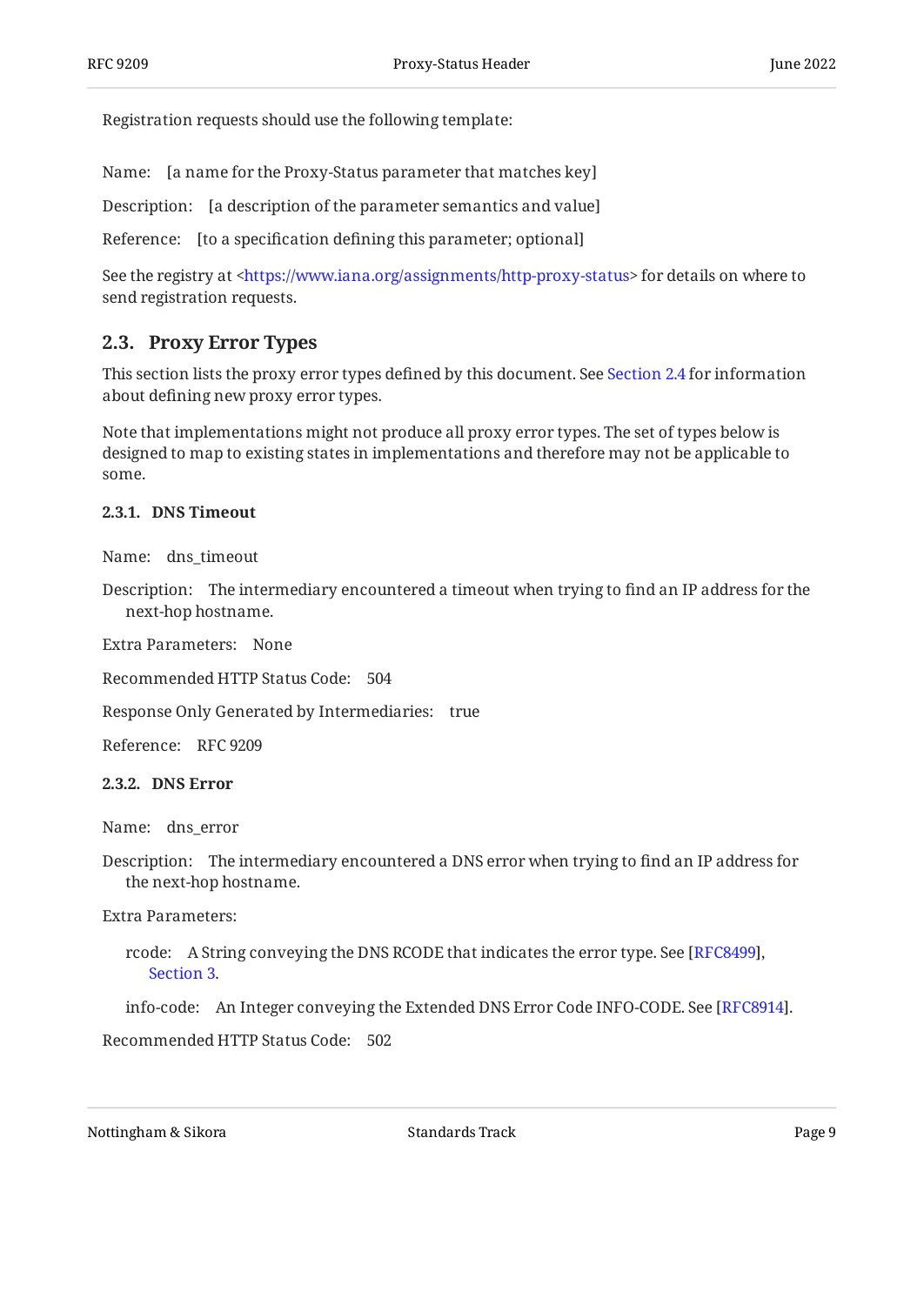Response Only Generated by Intermediaries: true

<span id="page-9-0"></span>Reference: RFC 9209

#### **[2.3.3. Destination Not Found](#page-9-0)**

Name: destination\_not\_found

Description: The intermediary cannot determine the appropriate next hop to use for this request; for example, it may not be configured. Note that this error is specific to gateways, which typically require specific configuration to identify the "backend" server; forward proxies use in-band information to identify the origin server.

Extra Parameters: None

Recommended HTTP Status Code: 500

Response Only Generated by Intermediaries: true

<span id="page-9-1"></span>Reference: RFC 9209

#### **[2.3.4. Destination Unavailable](#page-9-1)**

Name: destination\_unavailable

Description: The intermediary considers the next hop to be unavailable; e.g., recent attempts to communicate with it may have failed, or a health check may indicate that it is down.

Extra Parameters: None

Recommended HTTP Status Code: 503

Response Only Generated by Intermediaries: true

<span id="page-9-2"></span>Reference: RFC 9209

#### **[2.3.5. Destination IP Prohibited](#page-9-2)**

Name: destination\_ip\_prohibited

Description: The intermediary is configured to prohibit connections to the next-hop IP address.

Extra Parameters: None

Recommended HTTP Status Code: 502

Response Only Generated by Intermediaries: true

<span id="page-9-3"></span>Reference: RFC 9209

#### **[2.3.6. Destination IP Unroutable](#page-9-3)**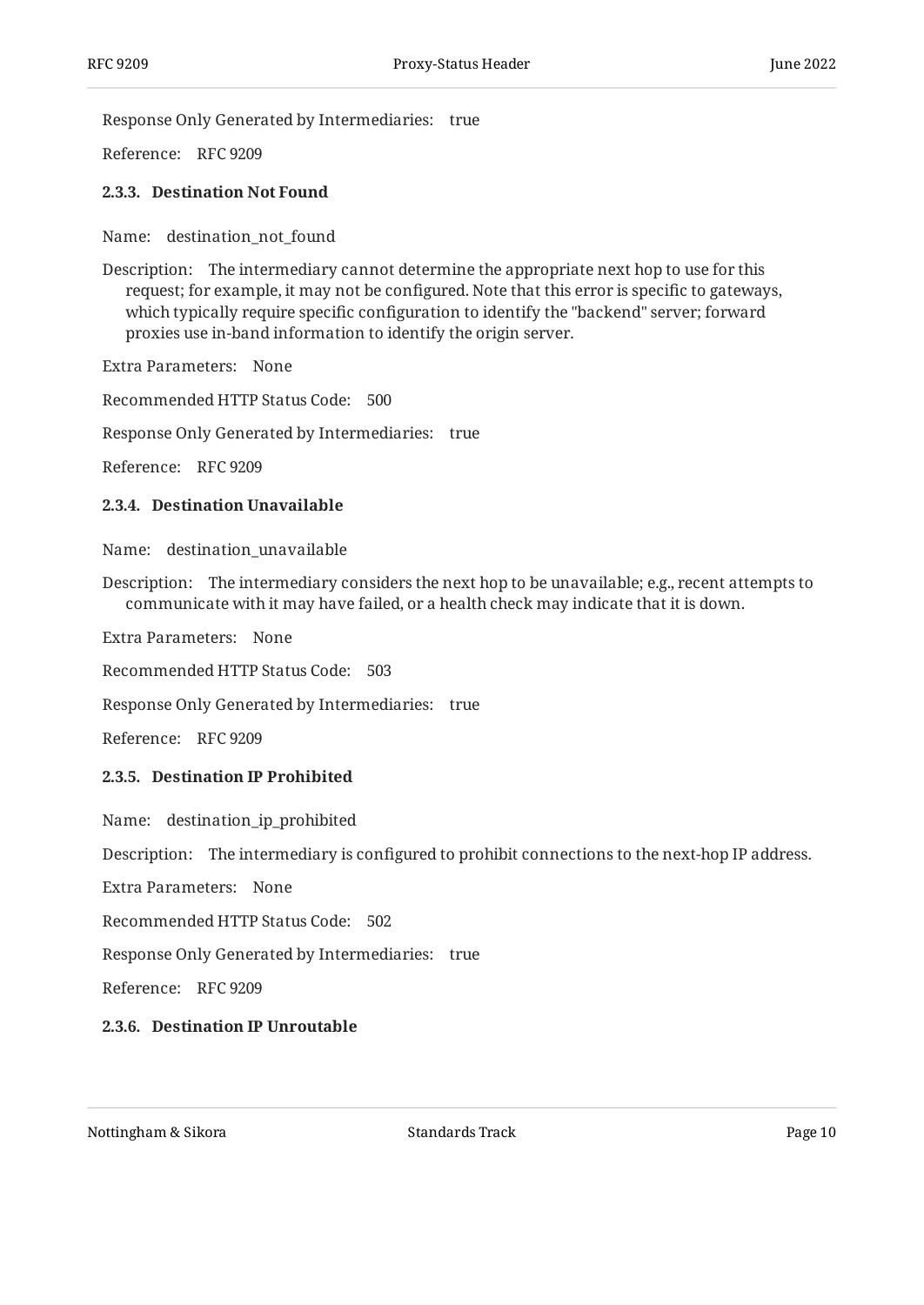Name: destination\_ip\_unroutable

Description: The intermediary cannot find a route to the next-hop IP address.

Extra Parameters: None

Recommended HTTP Status Code: 502

Response Only Generated by Intermediaries: true

<span id="page-10-0"></span>Reference: RFC 9209

#### **[2.3.7. Connection Refused](#page-10-0)**

Name: connection\_refused

Description: The intermediary's connection to the next hop was refused.

Extra Parameters: None

Recommended HTTP Status Code: 502

Response Only Generated by Intermediaries: true

<span id="page-10-1"></span>Reference: RFC 9209

#### **[2.3.8. Connection Terminated](#page-10-1)**

Name: connection\_terminated

Description: The intermediary's connection to the next hop was closed before a complete response was received.

Extra Parameters: None

Recommended HTTP Status Code: 502

Response Only Generated by Intermediaries: false

<span id="page-10-2"></span>Reference: RFC 9209

#### **[2.3.9. Connection Timeout](#page-10-2)**

Name: connection\_timeout

Description: The intermediary's attempt to open a connection to the next hop timed out.

Extra Parameters: None

Recommended HTTP Status Code: 504

Response Only Generated by Intermediaries: true

Reference: RFC 9209

Nottingham & Sikora Nottingham & Sikora Standards Track Page 11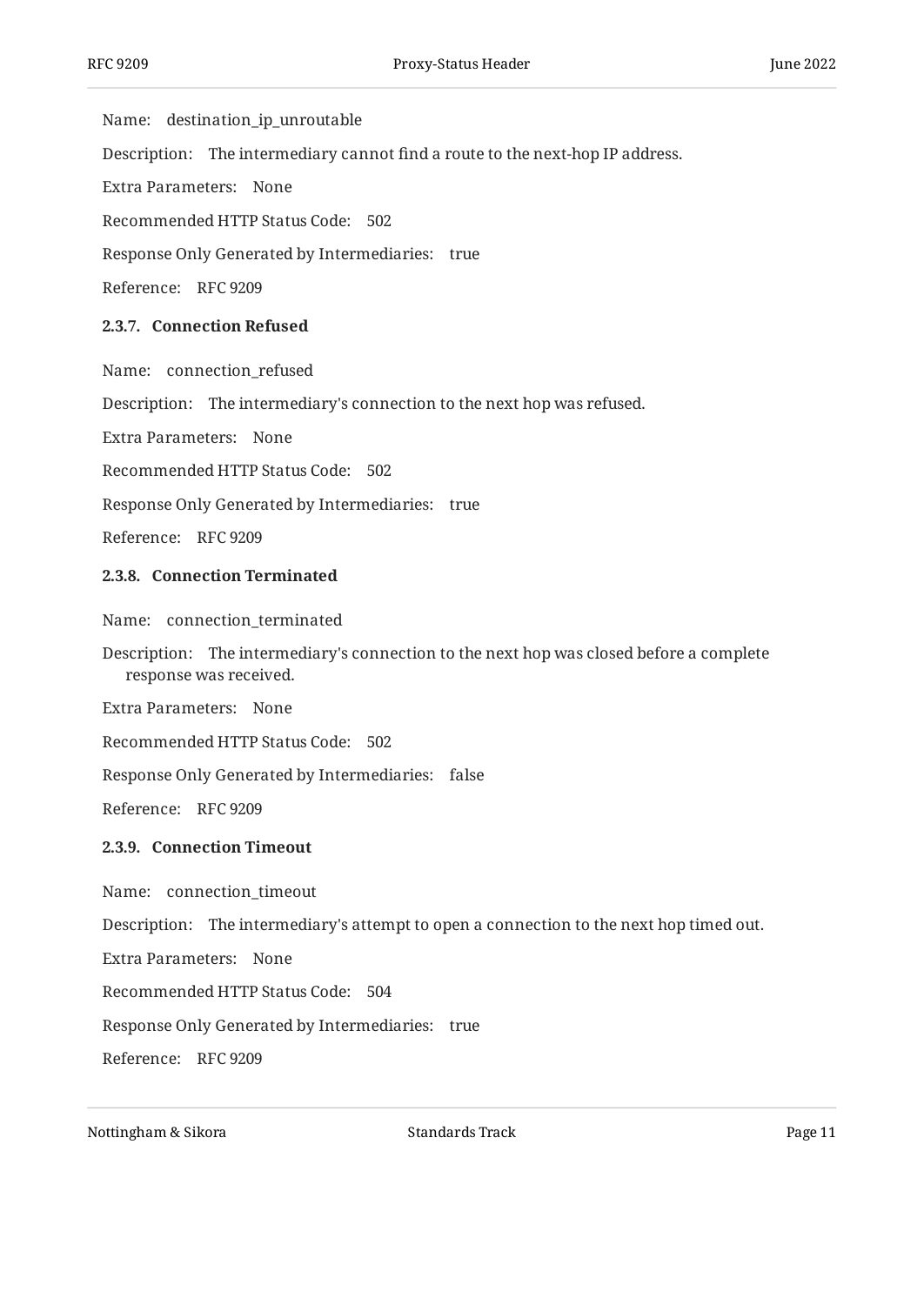#### <span id="page-11-0"></span>**[2.3.10. Connection Read Timeout](#page-11-0)**

Name: connection\_read\_timeout

Description: The intermediary was expecting data on a connection (e.g., part of a response) but did not receive any new data in a configured time limit.

Extra Parameters: None

Recommended HTTP Status Code: 504

Response Only Generated by Intermediaries: false

<span id="page-11-1"></span>Reference: RFC 9209

#### **[2.3.11. Connection Write Timeout](#page-11-1)**

Name: connection\_write\_timeout

Description: The intermediary was attempting to write data to a connection but was not able to (e.g., because its buffers were full).

Extra Parameters: None

Recommended HTTP Status Code: 504

Response Only Generated by Intermediaries: false

<span id="page-11-2"></span>Reference: RFC 9209

#### **[2.3.12. Connection Limit Reached](#page-11-2)**

Name: connection\_limit\_reached

Description: The intermediary is configured to limit the number of connections it has to the next hop, and that limit has been exceeded.

Extra Parameters: None

Recommended HTTP Status Code: 503

Response Only Generated by Intermediaries: true

<span id="page-11-3"></span>Reference: RFC 9209

#### **[2.3.13. TLS Protocol Error](#page-11-3)**

Name: tls\_protocol\_error

Description: The intermediary encountered a TLS error when communicating with the next hop, either during the handshake or afterwards.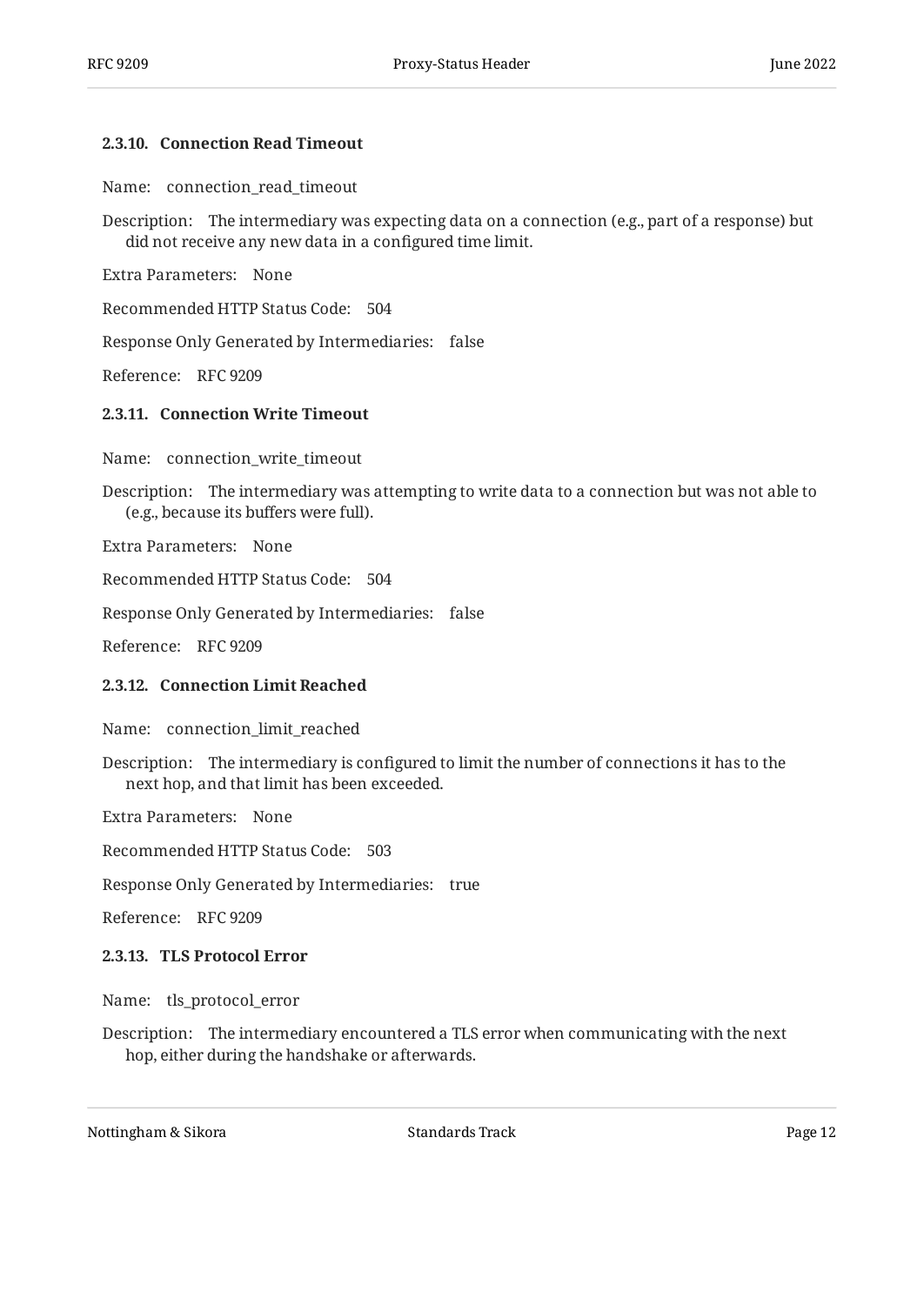Extra Parameters: None

Recommended HTTP Status Code: 502

Response Only Generated by Intermediaries: false

Reference: RFC 9209

<span id="page-12-0"></span>Notes: Not appropriate when a TLS alert is received; see tls\_alert\_received.

#### **[2.3.14.](#page-12-0) TLS Certifi[cate Error](#page-12-0)**

Name: tls\_certificate\_error

Description: The intermediary encountered an error when verifying the certificate presented by the next hop.

Extra Parameters: None

Recommended HTTP Status Code: 502

Response Only Generated by Intermediaries: true

<span id="page-12-1"></span>Reference: RFC 9209

#### **[2.3.15. TLS Alert Received](#page-12-1)**

Name: tls\_alert\_received

Description: The intermediary received a TLS alert from the next hop.

Extra Parameters:

alert-id: An Integer containing the applicable value from the "TLS Alerts" registry. See [\[TLS](#page-20-10)].

alert-message: A Token or String containing the applicable description string from the "TLS Alerts" registry. See [TLS].

Recommended HTTP Status Code: 502

Response Only Generated by Intermediaries: false

<span id="page-12-2"></span>Reference: RFC 9209

#### **[2.3.16. HTTP Request Error](#page-12-2)**

Name: http\_request\_error

Description: The intermediary is generating a client (4xx) response on the origin's behalf. Applicable status codes include (but are not limited to) 400, 403, 405, 406, 408, 411, 413, 414, 415, 416, 417, and 429.

Extra Parameters: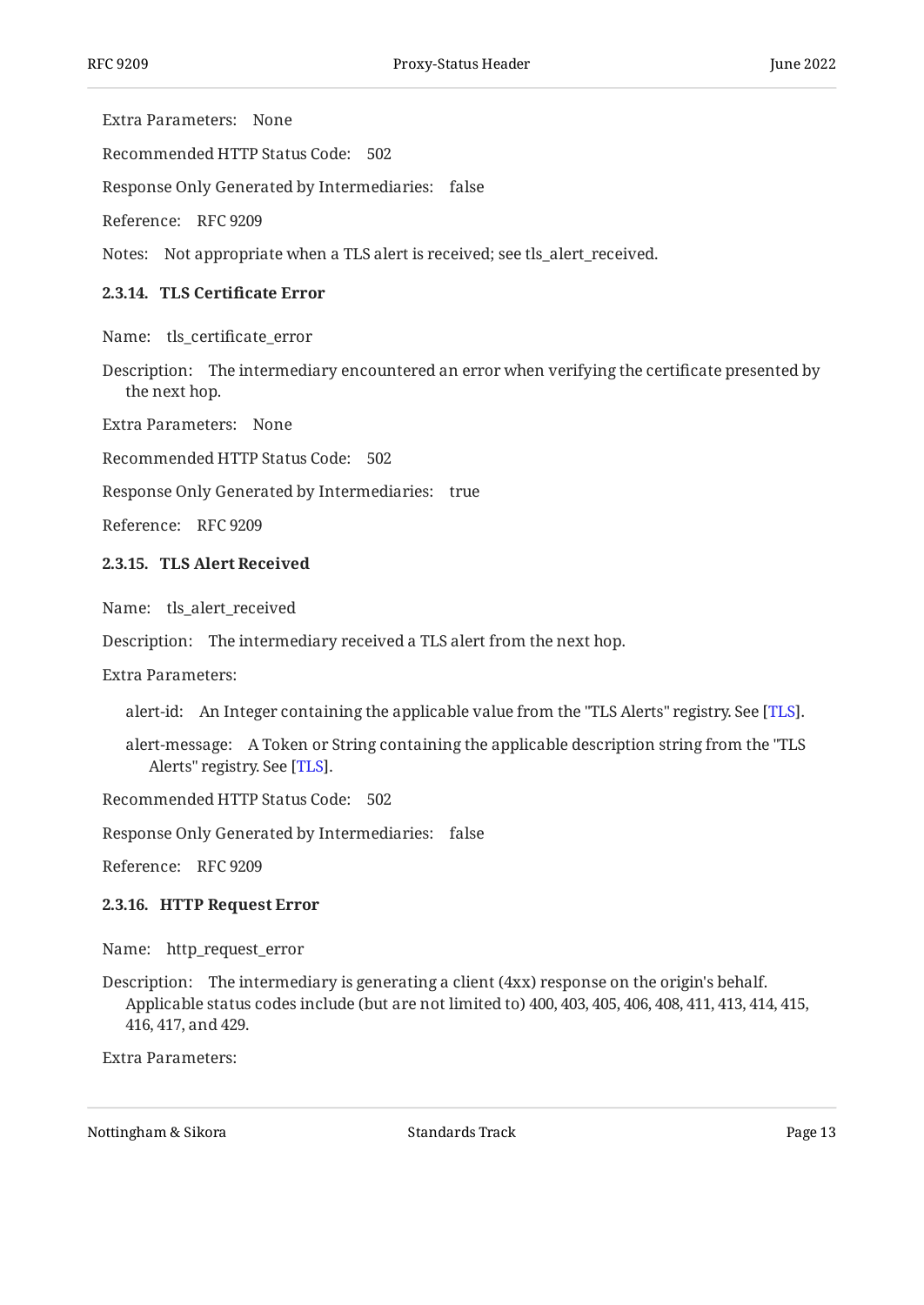status-code: An Integer containing the generated status code.

status-phrase: A String containing the generated status phrase.

Recommended HTTP Status Code: The applicable 4xx status code

Response Only Generated by Intermediaries: true

Reference: RFC 9209

Notes: This type helps distinguish between responses generated by intermediaries from those generated by the origin.

#### <span id="page-13-0"></span>**[2.3.17. HTTP Request Denied](#page-13-0)**

Name: http\_request\_denied

Description: The intermediary rejected the HTTP request based on its configuration and/or policy settings. The request wasn't forwarded to the next hop.

Extra Parameters: None

Recommended HTTP Status Code: 403

Response Only Generated by Intermediaries: true

<span id="page-13-1"></span>Reference: RFC 9209

#### **[2.3.18. HTTP Incomplete Response](#page-13-1)**

Name: http\_response\_incomplete

Description: The intermediary received an incomplete response to the request from the next hop.

Extra Parameters: None

Recommended HTTP Status Code: 502

Response Only Generated by Intermediaries: false

<span id="page-13-2"></span>Reference: RFC 9209

#### **[2.3.19. HTTP Response Header Section Too Large](#page-13-2)**

Name: http\_response\_header\_section\_size

Description: The intermediary received a response to the request whose header section was considered too large.

Extra Parameters:

header-section-size: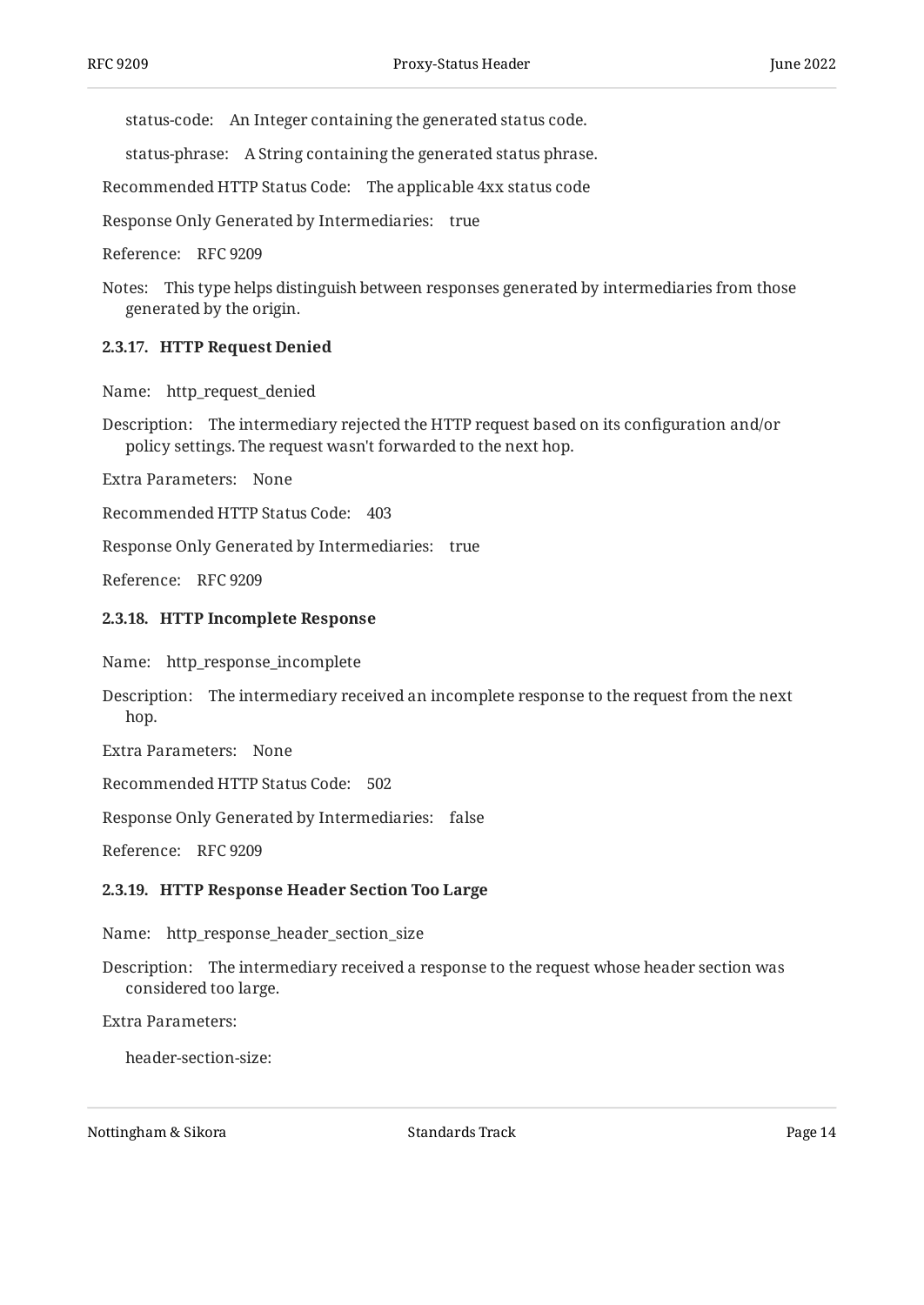An Integer indicating how large the received headers were. Note that they might not be complete; i.e., the intermediary may have discarded or refused additional data.

Recommended HTTP Status Code: 502

Response Only Generated by Intermediaries: false

<span id="page-14-0"></span>Reference: RFC 9209

#### **[2.3.20. HTTP Response Header Field Line Too Large](#page-14-0)**

Name: http\_response\_header\_size

Description: The intermediary received a response to the request containing an individual header field line that was considered too large.

Extra Parameters:

header-name: A String indicating the name of the header field that triggered the error.

header-size: An Integer indicating the size of the header field that triggered the error.

Recommended HTTP Status Code: 502

Response Only Generated by Intermediaries: false

<span id="page-14-1"></span>Reference: RFC 9209

#### **[2.3.21. HTTP Response Body Too Large](#page-14-1)**

Name: http\_response\_body\_size

Description: The intermediary received a response to the request whose body was considered too large.

Extra Parameters:

body-size: An Integer indicating how large the received body was. Note that it may not have been complete; i.e., the intermediary may have discarded or refused additional data.

Recommended HTTP Status Code: 502

Response Only Generated by Intermediaries: false

<span id="page-14-2"></span>Reference: RFC 9209

#### **[2.3.22. HTTP Response Trailer Section Too Large](#page-14-2)**

Name: http\_response\_trailer\_section\_size

Description: The intermediary received a response to the request whose trailer section was considered too large.

Nottingham & Sikora Nottingham & Sikora Standards Track Page 15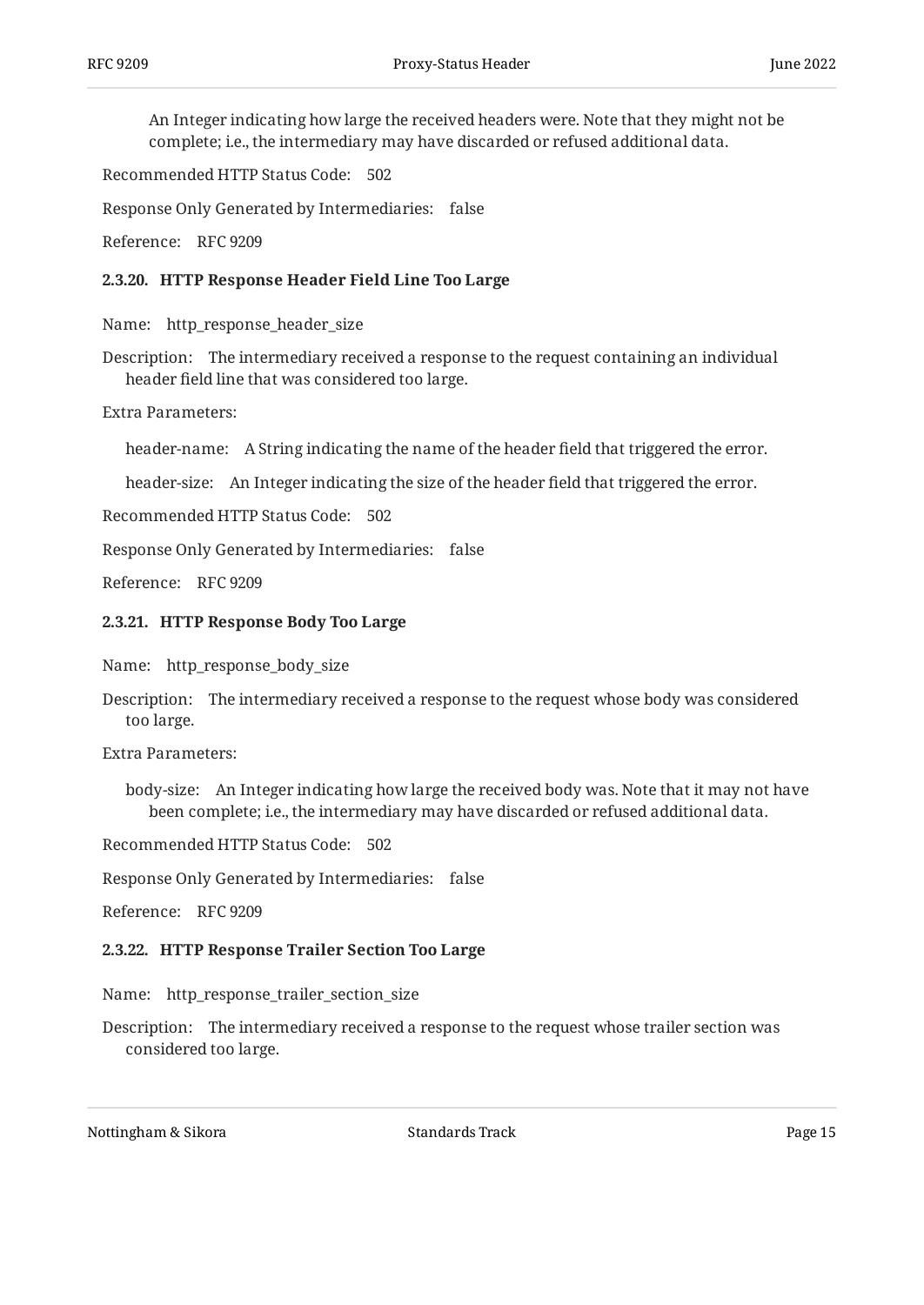#### Extra Parameters:

trailer-section-size: An Integer indicating how large the received trailers were. Note that they might not be complete; i.e., the intermediary may have discarded or refused additional data.

Recommended HTTP Status Code: 502

Response Only Generated by Intermediaries: false

<span id="page-15-0"></span>Reference: RFC 9209

#### **[2.3.23. HTTP Response Trailer Field Line Too Large](#page-15-0)**

Name: http\_response\_trailer\_size

Description: The intermediary received a response to the request containing an individual trailer field line that was considered too large.

Extra Parameters:

trailer-name: A String indicating the name of the trailer field that triggered the error.

trailer-size: An Integer indicating the size of the trailer field that triggered the error.

Recommended HTTP Status Code: 502

Response Only Generated by Intermediaries: false

<span id="page-15-1"></span>Reference: RFC 9209

#### **[2.3.24. HTTP Response Transfer-Coding Error](#page-15-1)**

Name: http\_response\_transfer\_coding

Description: The intermediary encountered an error decoding the transfer coding of the response.

Extra Parameters:

coding: A Token containing the specific coding (from the "HTTP Transfer Coding Registry") that caused the error.

Recommended HTTP Status Code: 502

Response Only Generated by Intermediaries: false

<span id="page-15-2"></span>Reference: RFC 9209

#### **[2.3.25. HTTP Response Content-Coding Error](#page-15-2)**

Name: http\_response\_content\_coding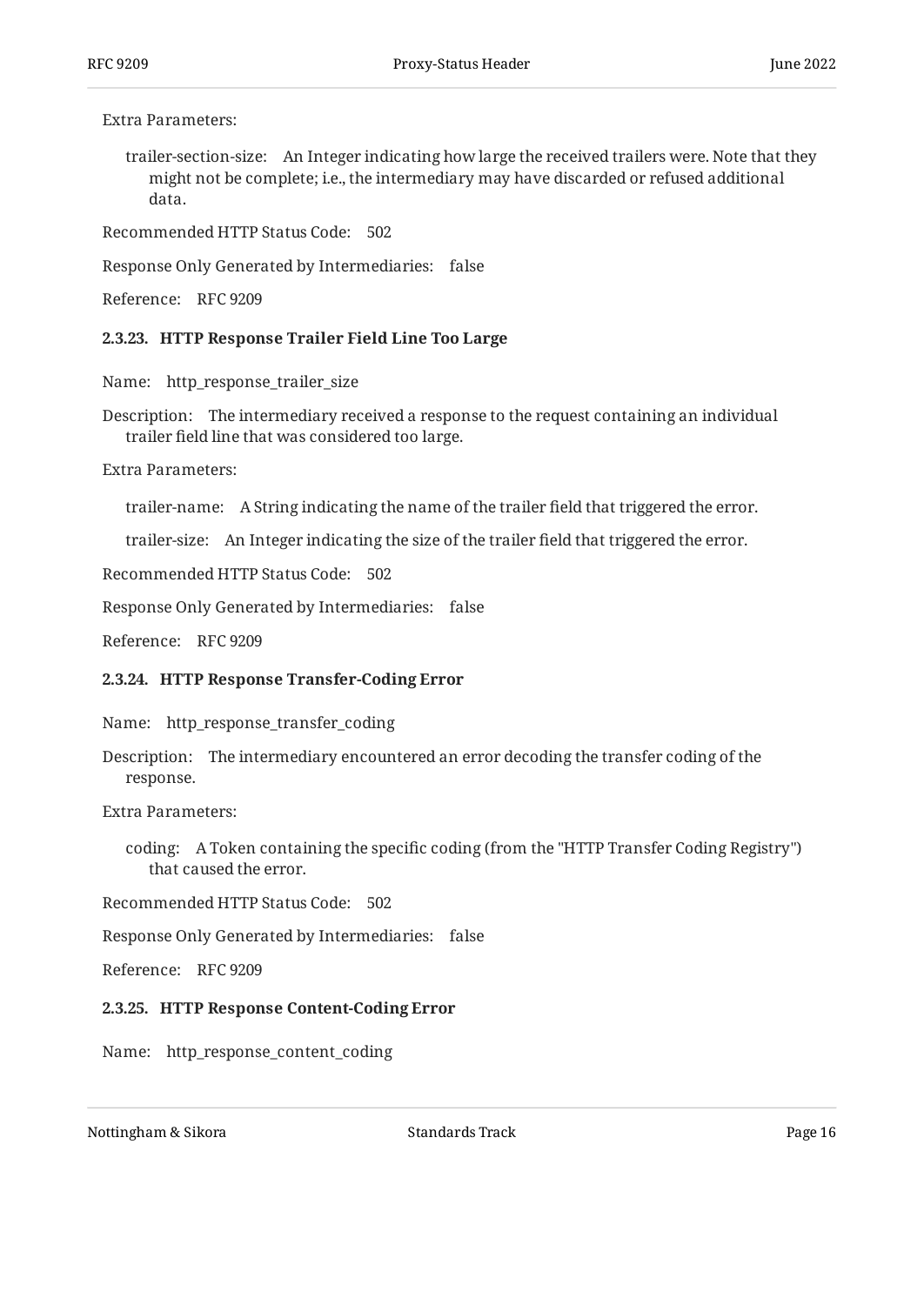Description: The intermediary encountered an error decoding the content coding of the response.

#### Extra Parameters:

coding: A Token containing the specific coding (from the "HTTP Content Coding Registry") that caused the error.

Recommended HTTP Status Code: 502

Response Only Generated by Intermediaries: false

<span id="page-16-0"></span>Reference: RFC 9209

#### **[2.3.26. HTTP Response Timeout](#page-16-0)**

Name: http\_response\_timeout

Description: The intermediary reached a configured time limit waiting for the complete response.

Extra Parameters: None

Recommended HTTP Status Code: 504

Response Only Generated by Intermediaries: false

<span id="page-16-1"></span>Reference: RFC 9209

#### **[2.3.27. HTTP Upgrade Failed](#page-16-1)**

Name: http\_upgrade\_failed

Description: The process of negotiating an upgrade of the HTTP version between the intermediary and the next hop failed.

Extra Parameters: None

Recommended HTTP Status Code: 502

Response Only Generated by Intermediaries: true

<span id="page-16-2"></span>Reference: RFC 9209

#### **[2.3.28. HTTP Protocol Error](#page-16-2)**

Name: http\_protocol\_error

Description: The intermediary encountered an HTTP protocol error when communicating with the next hop. This error should only be used when a more specific one is not defined.

Extra Parameters: None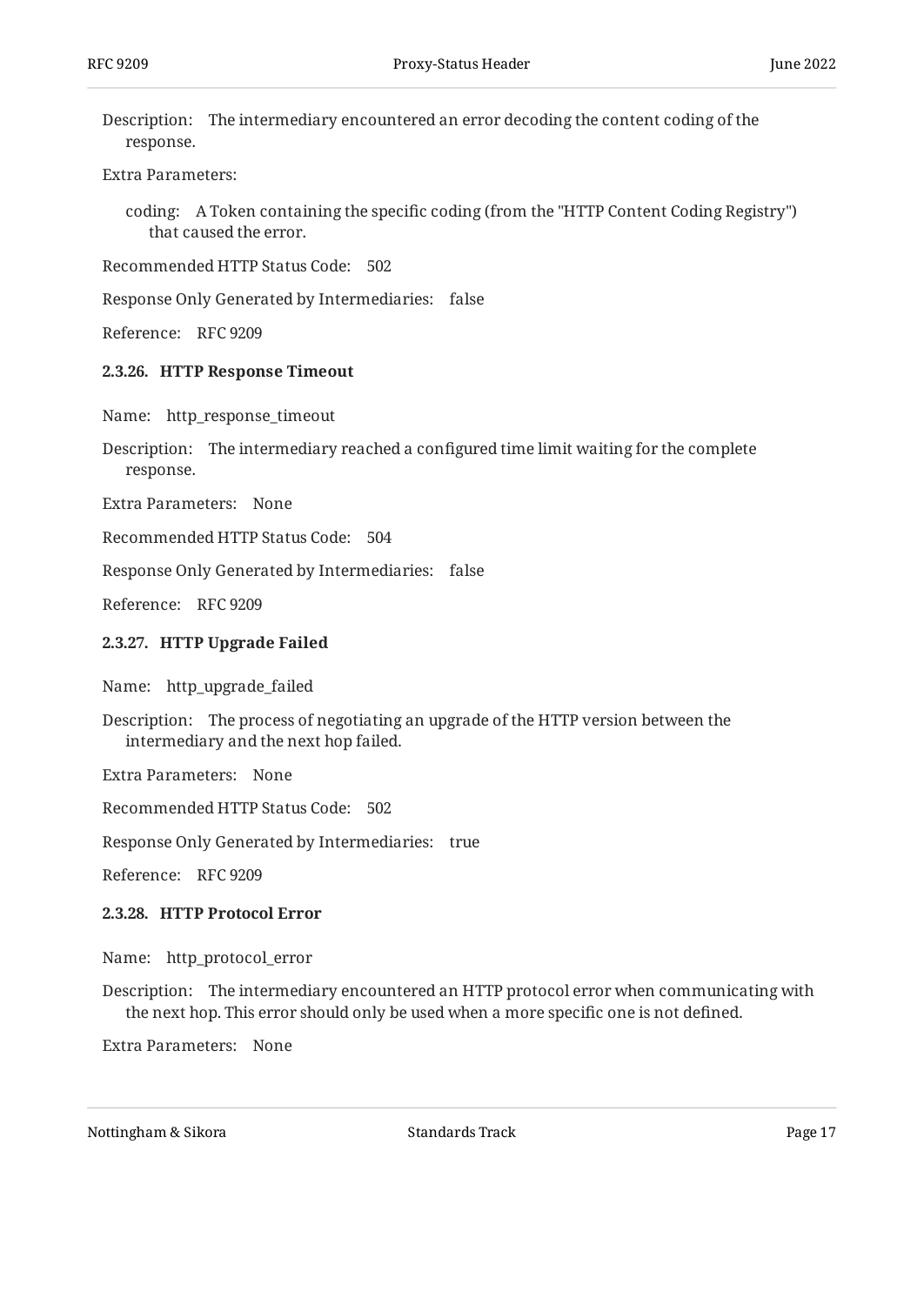Recommended HTTP Status Code: 502

Response Only Generated by Intermediaries: false

<span id="page-17-0"></span>Reference: RFC 9209

#### **[2.3.29. Proxy Internal Response](#page-17-0)**

Name: proxy\_internal\_response

Description: The intermediary generated the response itself without attempting to connect to the next hop.

Extra Parameters: None

Recommended HTTP Status Code: The most appropriate status code for the response

Response Only Generated by Intermediaries: true

<span id="page-17-1"></span>Reference: RFC 9209

#### **[2.3.30. Proxy Internal Error](#page-17-1)**

Name: proxy\_internal\_error

Description: The intermediary encountered an internal error unrelated to the origin.

Extra Parameters: None

Recommended HTTP Status Code: 500

Response Only Generated by Intermediaries: true

<span id="page-17-2"></span>Reference: RFC 9209

#### **[2.3.31.](#page-17-2) Proxy Confi[guration Error](#page-17-2)**

Name: proxy\_configuration\_error

Description: The intermediary encountered an error regarding its configuration.

Extra Parameters: None

Recommended HTTP Status Code: 500

Response Only Generated by Intermediaries: true

<span id="page-17-3"></span>Reference: RFC 9209

#### **[2.3.32. Proxy Loop Detected](#page-17-3)**

Name: proxy\_loop\_detected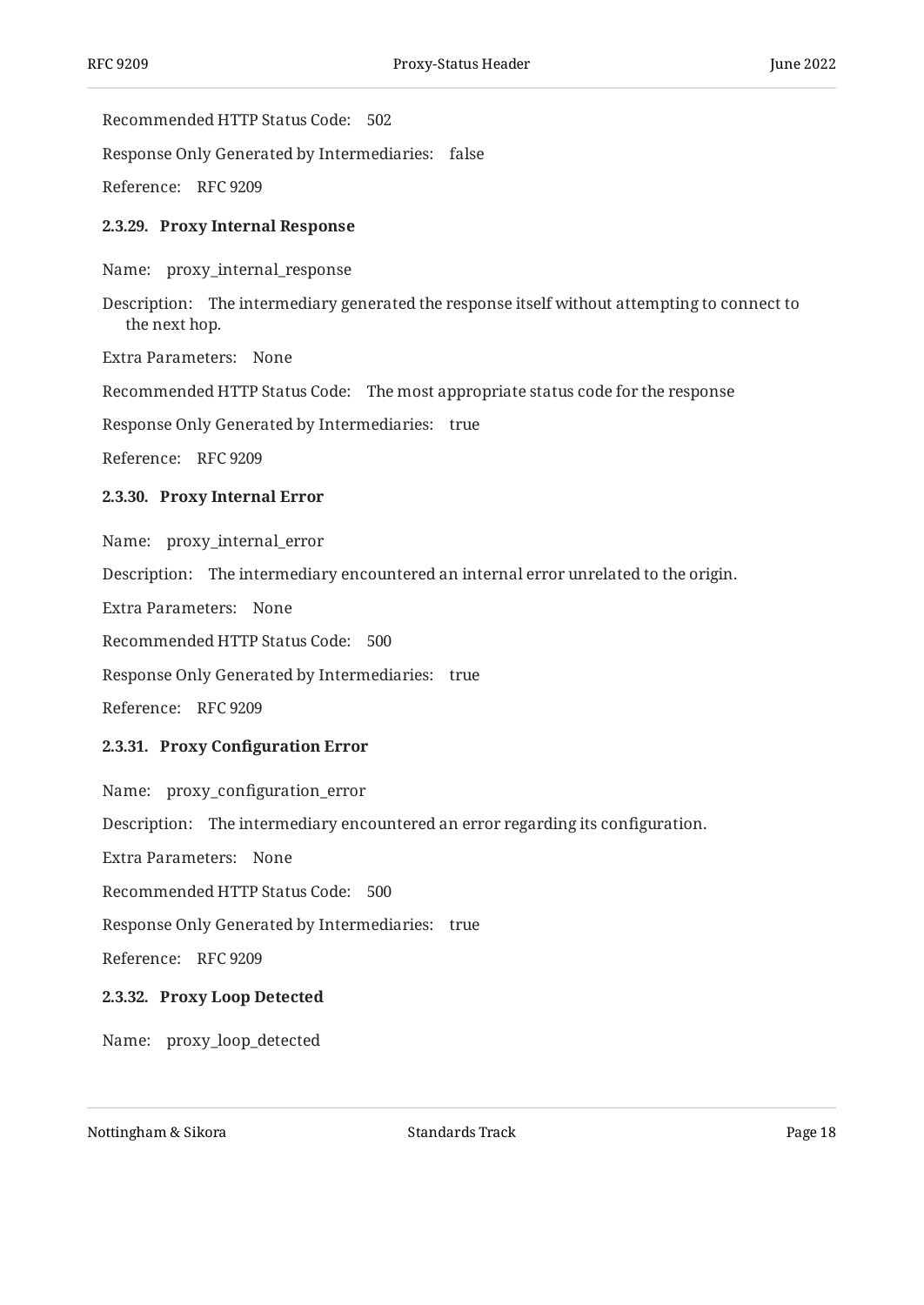Description: The intermediary tried to forward the request to itself, or a loop has been detected using different means (e.g., [RFC8586]).

Extra Parameters: None

Recommended HTTP Status Code: 502

Response Only Generated by Intermediaries: true

<span id="page-18-0"></span>Reference: RFC 9209

### **[2.4. D](#page-18-0)efi[ning New Proxy Error Types](#page-18-0)**

New proxy error types can be defined by registering them in the "HTTP Proxy Error Types" registry.

Registration requests are reviewed and approved by Expert Review, per [RFC8126], Section 4.5. A specification document is appreciated but not required.

The expert(s) should consider the following factors when evaluating requests:

- Community feedback •
- If the value is sufficiently well-defined
- Generic types are preferred over vendor-specific, application-specific, or deployment-specific values. If a generic value cannot be agreed upon in the community, the type's name should be correspondingly specific (e.g., with a prefix that identifies the vendor, application, or deployment).
- Extra parameters should not conflict with registered Proxy-Status parameters. •

Registration requests should use the following template:

Name: [a name for the proxy error type that is of type Token]

Description: [a description of the conditions that generate the proxy error type]

Extra Parameters: [zero or more optional parameters, along with their allowable Structured Type(s)]

Recommended HTTP Status Code: [the appropriate HTTP status code for this entry]

Response Only Generated by Intermediaries: ['true' or 'false']

Reference: [to a specification defining this error type; optional]

Notes: [optional]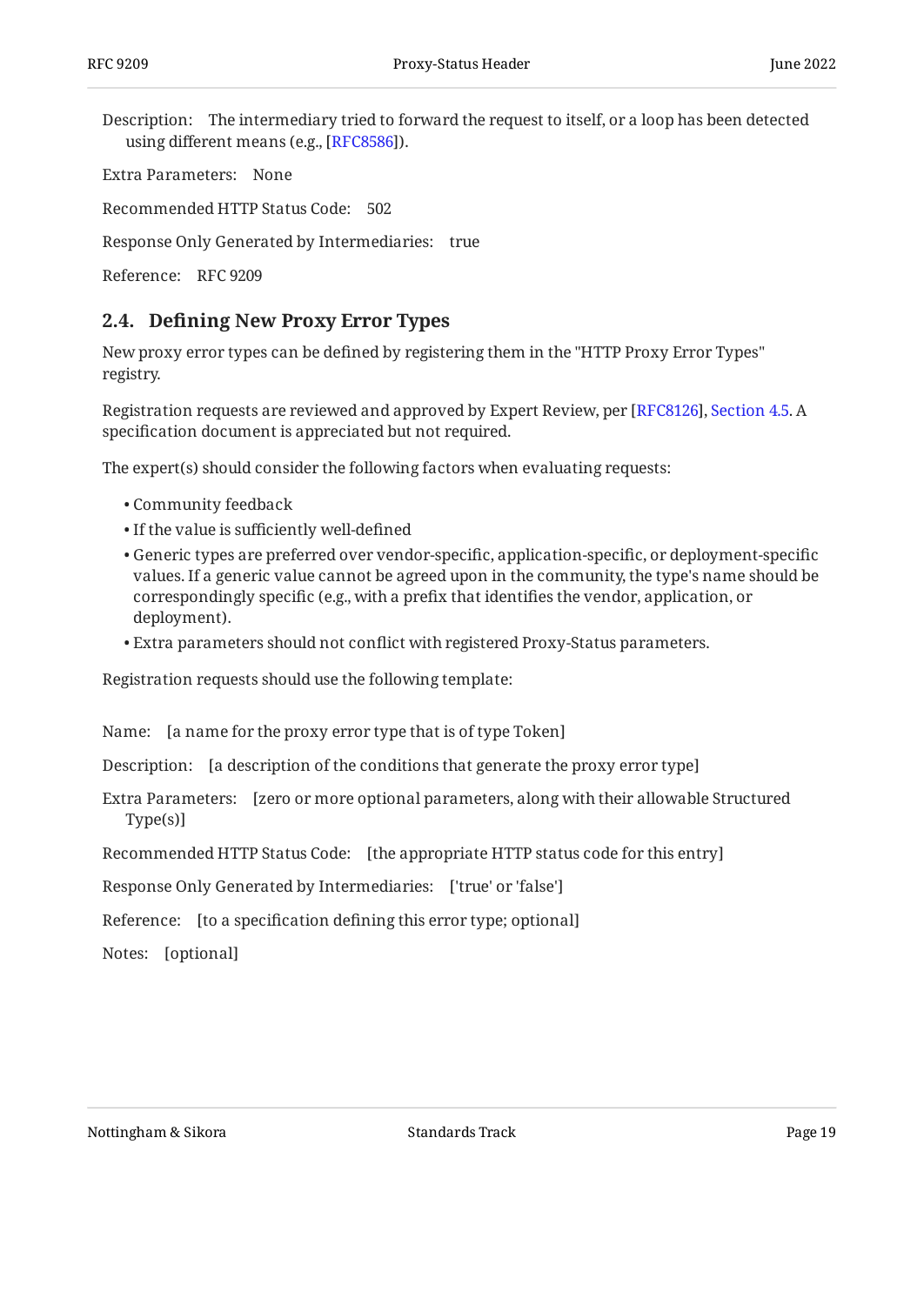If the proxy error type might occur in responses that are not generated by the intermediary  $-$  for example, when an error is detected as the response is streamed from a forward connection, causing a Proxy-Status trailer field to be appended -- the 'Response only generated by intermediaries' should be 'false'. If the proxy error type only occurs in responses that are generated by the intermediary, it should be 'true'.

See the registry at <https://www.iana.org/assignments/http-proxy-status> for details on where to send registration requests.

# <span id="page-19-0"></span>**[3. IANA Considerations](#page-19-0)**

IANA has created the "HTTP Proxy-Status Parameters" registry and the "HTTP Proxy Error Types" registry at <https://www.iana.org/assignments/http-proxy-status> and has populated them with the types defined in Sections [2.1](#page-5-0) and [2.3](#page-8-0) respectively; see Sections [2.2](#page-7-2) and [2.4](#page-18-0) for their associated procedures.

Additionally, the following entry has been added to the "Hypertext Transfer Protocol (HTTP) Field Name Registry":

Field name: Proxy-Status Status: permanent Specification document(s): RFC 9209 Comments:

# <span id="page-19-1"></span>**[4. Security Considerations](#page-19-1)**

One of the primary security concerns when using Proxy-Status is leaking information that might aid an attacker. For example, information about the intermediary's configuration and backend topology can be exposed, allowing attackers to directly target backend services that are not prepared for high traffic volume or malformed inputs. Some information might only be suitable to reveal to authorized parties.

As a result, care needs to be taken when deciding to generate a Proxy-Status field and what information to include in it. Note that intermediaries are not required to generate a Proxy-Status field in any response and can conditionally generate them based upon request attributes (e.g., authentication tokens, IP address).

Likewise, generation of all parameters is optional, as is the generation of the field itself. Also, the field's content is not verified; an intermediary can claim certain actions (e.g., sending a request over an encrypted channel) but fail to actually do that.

# <span id="page-19-3"></span><span id="page-19-2"></span>**[5. References](#page-19-2)**

### **[5.1. Normative References](#page-19-3)**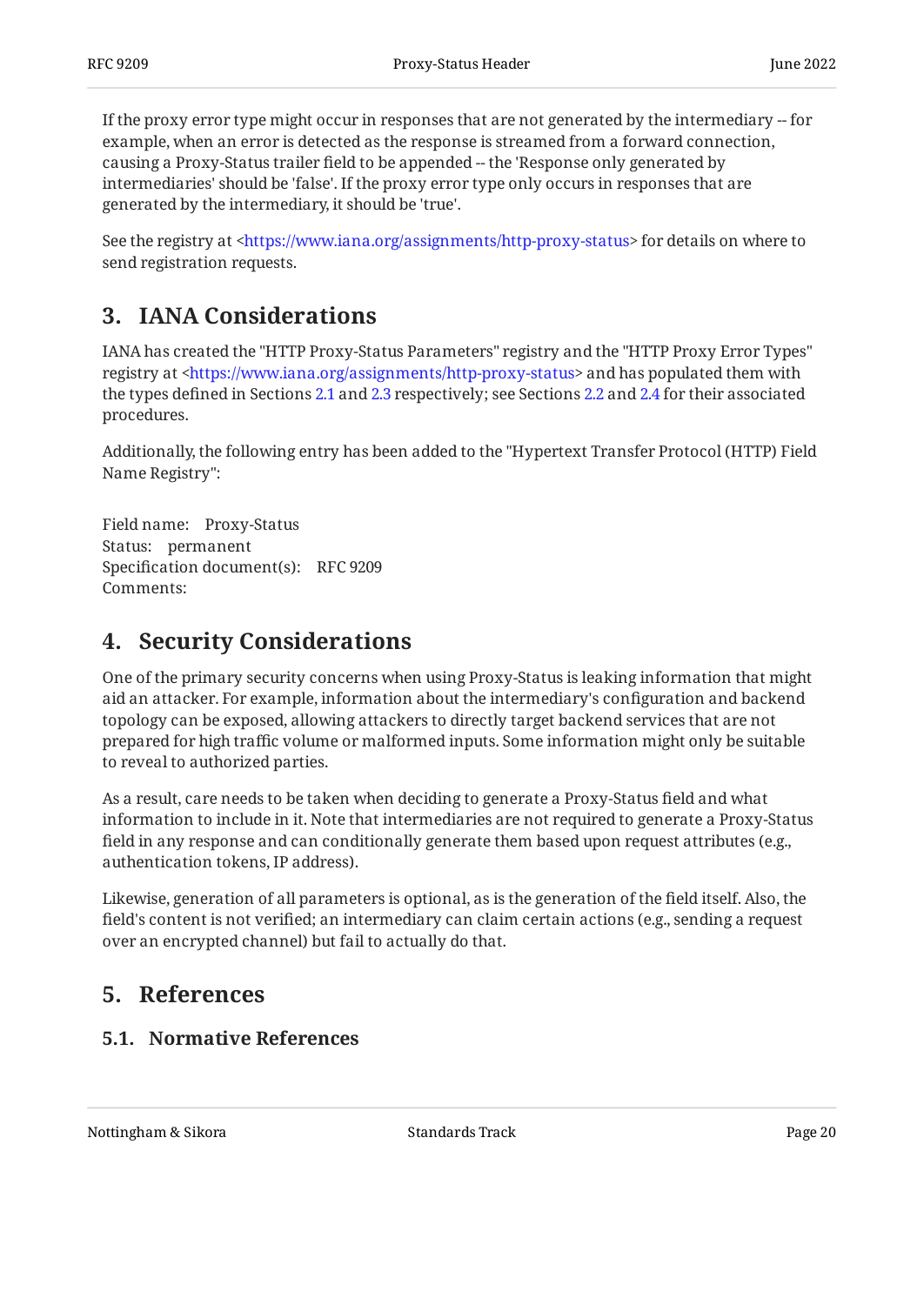- <span id="page-20-2"></span>**[HTTP]** Fielding, R., Ed., Nottingham, M., Ed., and J. Reschke, Ed., "HTTP Semantics", STD 97, RFC 9110, DOI 10.17487/RFC9110, June 2022, [<https://www.rfc-editor.org/info/](https://www.rfc-editor.org/info/rfc9110) . [rfc9110](https://www.rfc-editor.org/info/rfc9110)>
- <span id="page-20-3"></span>**[RFC2119]** Bradner, S., "Key words for use in RFCs to Indicate Requirement Levels", BCP 14, RFC 2119, DOI 10.17487/RFC2119, March 1997, [<https://www.rfc-editor.org/info/](https://www.rfc-editor.org/info/rfc2119) . [rfc2119](https://www.rfc-editor.org/info/rfc2119)>
- <span id="page-20-6"></span>**[RFC7301]** Friedl, S., Popov, A., Langley, A., and E. Stephan, "Transport Layer Security (TLS) Application-Layer Protocol Negotiation Extension", RFC 7301, DOI 10.17487/ RFC7301, July 2014, <https://www.rfc-editor.org/info/rfc7301>.
- <span id="page-20-7"></span>**[RFC8126]** Cotton, M., Leiba, B., and T. Narten, "Guidelines for Writing an IANA Considerations Section in RFCs", BCP 26, RFC 8126, DOI 10.17487/RFC8126, June 2017, <https://www.rfc-editor.org/info/rfc8126>.
- <span id="page-20-4"></span>**[RFC8174]** Leiba, B., "Ambiguity of Uppercase vs Lowercase in RFC 2119 Key Words", BCP 14, RFC 8174, DOI 10.17487/RFC8174, May 2017, <[https://www.rfc-editor.org/info/](https://www.rfc-editor.org/info/rfc8174) . [rfc8174](https://www.rfc-editor.org/info/rfc8174)>
- <span id="page-20-8"></span>**[RFC8499]** Hoffman, P., Sullivan, A., and K. Fujiwara, "DNS Terminology", BCP 219, RFC 8499, DOI 10.17487/RFC8499, January 2019, <https://www.rfc-editor.org/info/rfc8499>.
- <span id="page-20-9"></span>**[RFC8914]** Kumari, W., Hunt, E., Arends, R., Hardaker, W., and D. Lawrence, "Extended DNS Errors", RFC 8914, DOI 10.17487/RFC8914, October 2020, [<https://www.rfc-](https://www.rfc-editor.org/info/rfc8914). [editor.org/info/rfc8914](https://www.rfc-editor.org/info/rfc8914)>
- <span id="page-20-5"></span>**[STRUCTURED-FIELDS]** Nottingham, M. and P-H. Kamp, "Structured Field Values for HTTP", RFC 8941, DOI 10.17487/RFC8941, March 2021, [<https://www.rfc-editor.org/info/](https://www.rfc-editor.org/info/rfc8941) . [rfc8941](https://www.rfc-editor.org/info/rfc8941)>
	- **[TLS]** Rescorla, E., "The Transport Layer Security (TLS) Protocol Version 1.3", RFC 8446, DOI 10.17487/RFC8446, August 2018, <https://www.rfc-editor.org/info/rfc8446>.

### <span id="page-20-10"></span><span id="page-20-0"></span>**[5.2. Informative References](#page-20-0)**

<span id="page-20-11"></span>**[RFC8586]** Ludin, S., Nottingham, M., and N. Sullivan, "Loop Detection in Content Delivery Networks (CDNs)", RFC 8586, DOI 10.17487/RFC8586, April 2019, [<https://www.rfc-](https://www.rfc-editor.org/info/rfc8586). [editor.org/info/rfc8586](https://www.rfc-editor.org/info/rfc8586)>

### <span id="page-20-1"></span>**[Authors' Addresses](#page-20-1)**

#### **Mark Nottingham**

Fastly Prahran Australia Email: [mnot@mnot.net](mailto:mnot@mnot.net) URI: <https://www.mnot.net/>

Nottingham & Sikora Nottingham & Sikora Standards Track Page 21